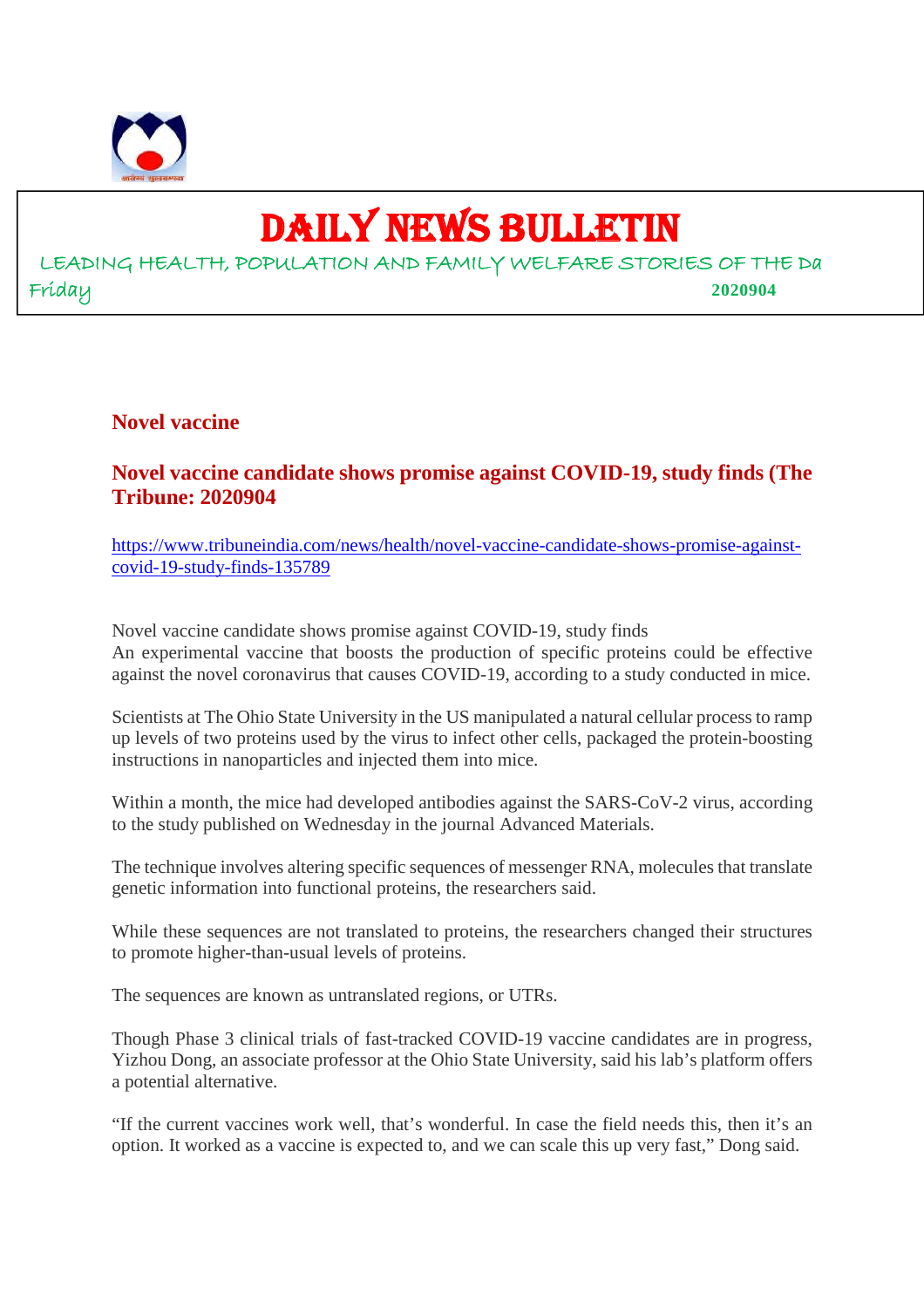"For now, it's a proof of concept—we've demonstrated we can optimise a sequence of messenger RNA to improve protein production, produce antigens and induce antibodies against those specific antigens," he said.

The crux of the method is typical to vaccine development: using snippets of a pathogen's structure to produce an antigen—the foreign substance that triggers an appropriate immune response—and finding a safe way to introduce it to the body.

However, the technique takes antigen design to a new level by making use of messenger RNA UTRs, Dong said.

His lab worked with the two UTRs that bookend the start and finish of protein assembly, functioning as regulators of that process and influencing how the resulting protein interacts with others.

UTRs themselves are strings of nucleotides, the molecules that compose RNA and DNA, the researchers said.

"For our application we tried to optimise the UTRs to improve the protein production process. We wanted as much protein produced as possible—so we can give a small dose of messenger RNA that produces enough antigen to induce antibodies against the virus," Dong said.

The team experimented with two potential antigens that the novel coronavirus is known to use to cause infection: a spike protein on its surface and a receptor binding domain.

The domain is a component of the spike protein that the virus uses to make its way into host cells—a necessary step to make copies of itself.

Both are used in other SARS-CoV-2 vaccine candidates, the researchers said.

After manipulating the messenger RNA for these two proteins, the team encased them in lipid nanoparticles developed previously in Dong's lab.

They injected mice with the experimental vaccine and gave them a booster two weeks later.

A month after the first injection, immune cells in the mice had taken up the antigens of the two proteins and developed antibodies against them.

"It takes some time for the immune system to process the antigens and have cells produce antibodies. In this study, we detected antibodies after 30 days," Dong added. PTI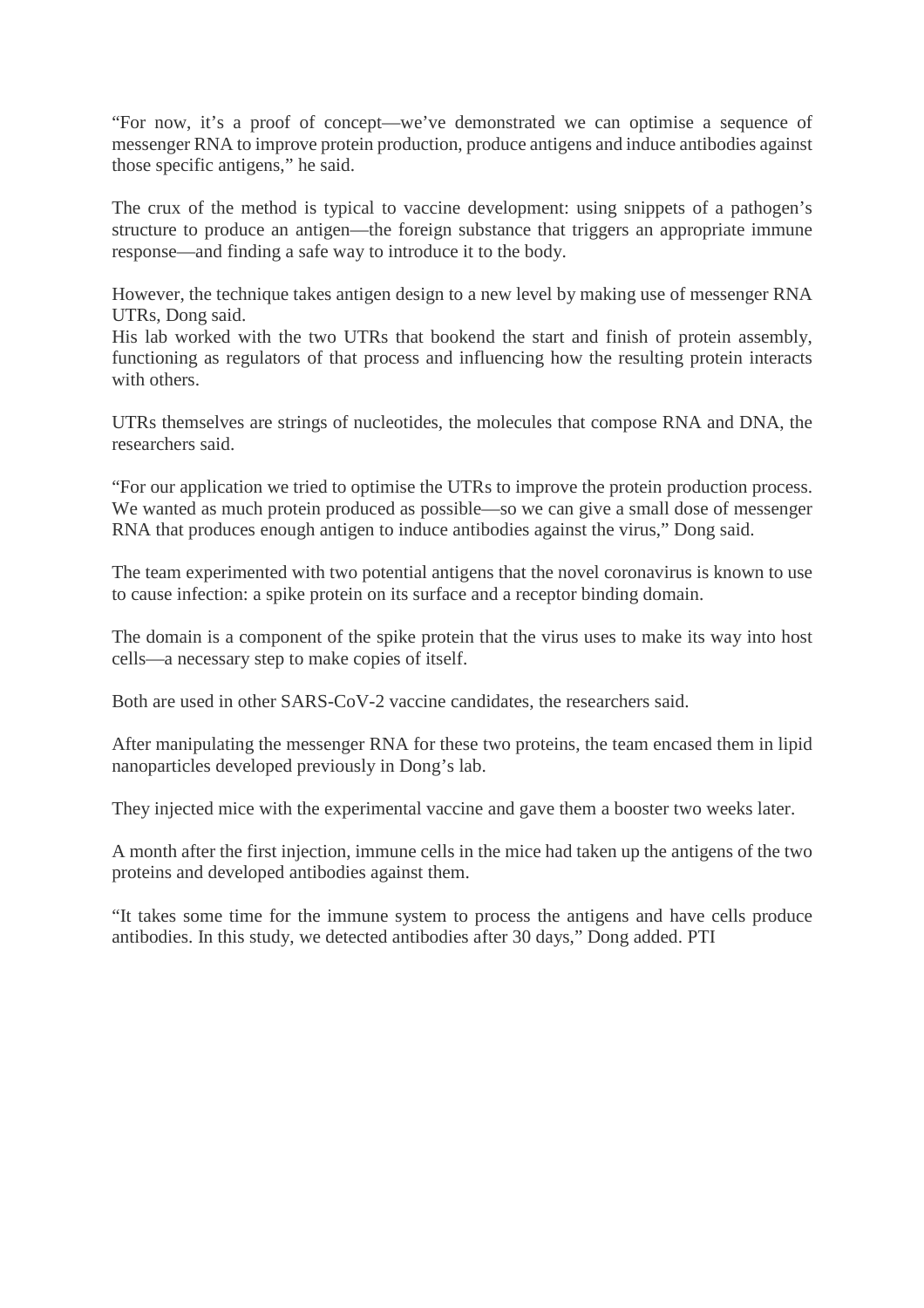#### **UK working on 20-minute coronavirus test**

#### **Government expanding trials of two new tests — a no-swab saliva test and another that gives results in minutes (The Tribune: 2020904**

https://www.tribuneindia.com/news/health/uk-working-on-20-minute-coronavirus-test-135767

The British government says it is investing in a coronavirus test that gives results in as little as 20 minutes, as critics say tests for the virus are being rationed because the system can't cope with demand.

Health Secretary Matt Hancock says the government is expanding trials of two new tests — a no-swab saliva test and another that gives results in minutes. It's also running a trial on the benefits of repeat testing of people without symptoms.

Britain has hugely expanded its testing capacity since the start of the pandemic, but critics say it is still not doing enough to find and isolate people with the coronavirus.

Anyone with symptoms is eligible for a test, but the BBC reported Thursday that people who enter their postcode into the government's website are sometimes being directed to drivethrough centres hundreds of miles away.

Hancock insisted the system was working well despite some "operational challenges." The government says it has the capacity to perform almost 350,000 tests a day, though only abut 180,000 are actually being processed daily. — AP

#### **Depression rates tripled during Covid-19 pandemic**

#### **Depression rates tripled during Covid-19 pandemic, finds study (The Tribune: 2020904)**

https://www.tribuneindia.com/news/health/depression-rates-tripled-during-covid-19 pandemic-finds-study-135766

Income and savings are most dramatic predictors of depression symptoms, reveal the findings

New research adds to the growing body of evidence that Covid-19 pandemic has likely tripled depression symptoms among adults.

The study, published in the journal JAMA Network Open, found that s 27.8 per cent of US adults had depression symptoms as of mid-April, compared to 8.5 per cent before the pandemic.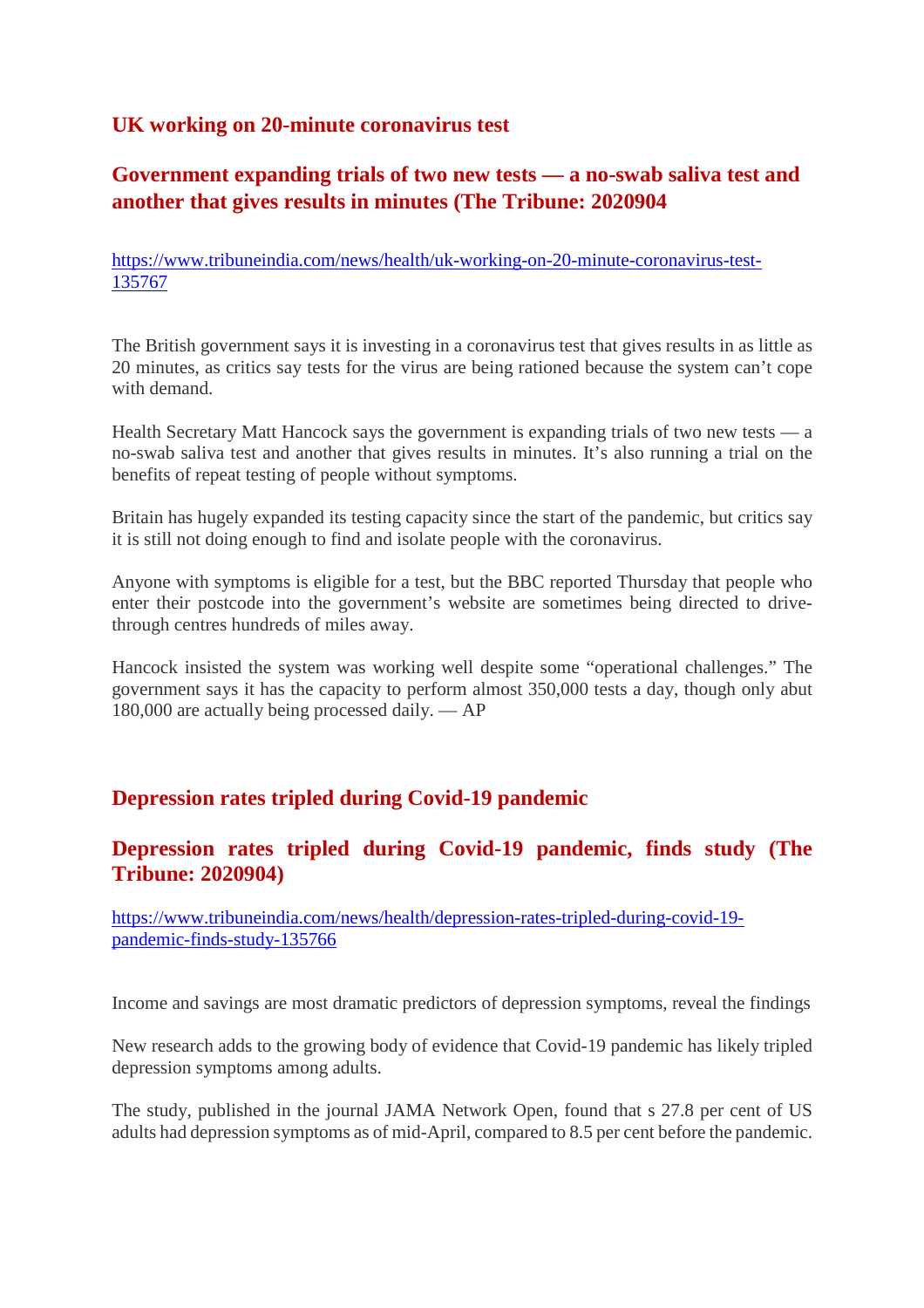The findings also revealed that income and savings are the most dramatic predictors of depression symptoms in the time of Covid-19.

"We were surprised to see these results at first, but other studies since conducted suggest similar-scale mental health consequences," said study senior author Sandro Galea from the Boston University in the US.

For the results, the research team used data from 5,065 respondents to the 2017-2018 US National Health and Nutrition Examination Survey (NHANES), and 1,441 respondents from the Covid-19 Life Stressors Impact on Mental Health and Well-Being (CLIMB) study.

The researchers found an increase in depression symptoms among all demographic groups. Not surprisingly, experiencing more Covid-related stressors was a major predictor of depression symptoms.

However, the biggest demographic difference came down to money.

After adjusting for all other demographics, the study found that, during Covid, someone with less than \$5,000 in savings was 50 per cent more likely to have depression symptoms than someone with more than \$5,000.

"Persons who were already at risk before Covid-19, with fewer social and economic resources, were more likely to report probable depression, suggesting that inequity may increase during this time and that health gaps may widen," said study lead author Catherine Ettman.

"There may be steps that policymakers can take now to help reduce the impact of Covid-19 stressors on depression, such as eviction moratoria, providing universal health insurance that is not tied to employment, and helping people return to work safely for those able to do so," the team noted.

Recently, another study published in the Journal of Gerontology: Series B, revealed that older adults experienced greater depression and loneliness during the Covid-19 pandemic.

Earlier, research published in the journal Sustainability found that Covid-19 has severely affected people's daily lives and mental health, increasing their stress, fear of getting sick and financial strain.

#### **Permanent hair dye may up cancer risk in women**

#### **Permanent hair dye may up cancer risk in women (The Tribune: 2020904)**

https://www.tribuneindia.com/news/health/permanent-hair-dye-may-up-cancer-risk-inwomen-135764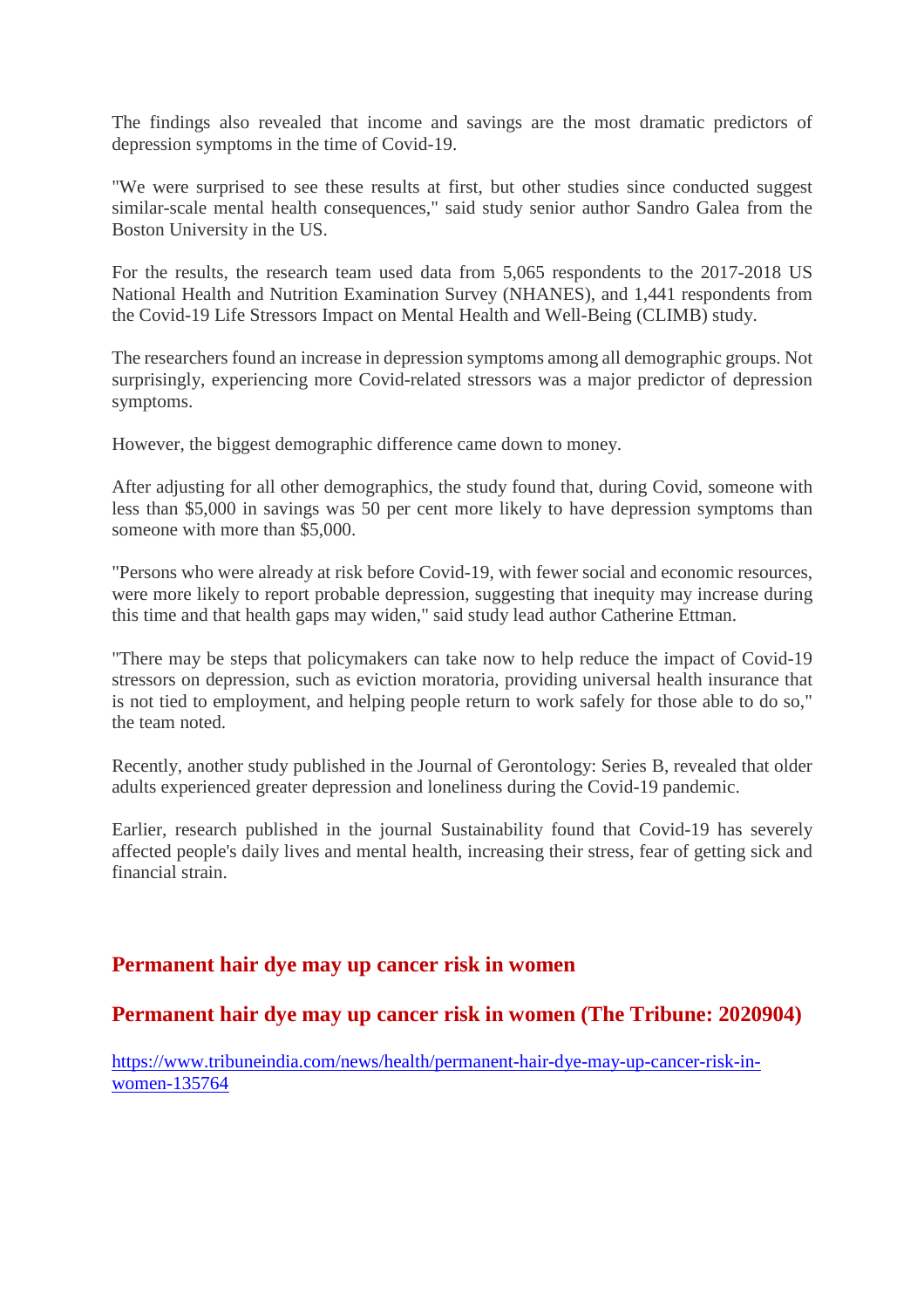Women who use permanent hair dye products, kindly take note. Researchers have found that permanent hair dye can slightly increase the risk of some types of breast, skin and ovarian cancer.

The study from Harvard University in the US, published in the journal The BMJ on Thursday, also revealed that natural hair colour was also found to impact on the likelihood of some cancers.

Use of hair dye is very popular, particularly among older age groups keen to cover up signs of grey. For example, it is estimated that it is used by 50-80 per cent of women and 10 per cent of men aged 40 and older in the US and Europe.

While the World Health Organisation's International Agency for Research on Cancer has classified occupational exposure to hair dyes as a probable carcinogen, there is no warning about personal use because existing evidence is inconclusive.

To gain a better understanding of the risk of cancer from use of personal hair dye, researchers analysed data on 117,200 women from the Nurses' Health Study, which includes assessments of hair dye exposure.

The women did not have cancer at the start of the study and were followed for 36 years.

Ever use of permanent dyes was associated with a slightly increased risk of the basal cell carcinoma of the skin, and this risk was higher in women with naturally light hair.

The results showed an increased risk of three types of breast cancer—estrogen receptornegative, progesterone receptor-negative, and hormone receptor-negative—and ovarian cancer was also linked to use of permanent dyes, with risk rising according to the cumulative amount of dye women were exposed to.

An increased risk of Hodgkin lymphoma was also seen with the use of permanent hair dye but only for women with naturally dark hair.

"Possible explanations could be that shades of permanent hair dyes are associated with the concentration of ingredients, with darker colours having higher concentrations," the study authors said.

However, the results showed no increased risk of most cancers or of cancer death in women who reported having ever used permanent hair dyes compared with those who had never used such dyes.

The authors also pointed to some limitations, including the lack of racial diversity of study participants and the possibility that other unmeasured factors, such as use of other products, may have affected the results.

Nevertheless, the authors said their findings "offer some reassurance against concerns that personal use of permanent hair dyes might be associated with increased cancer risk or mortality."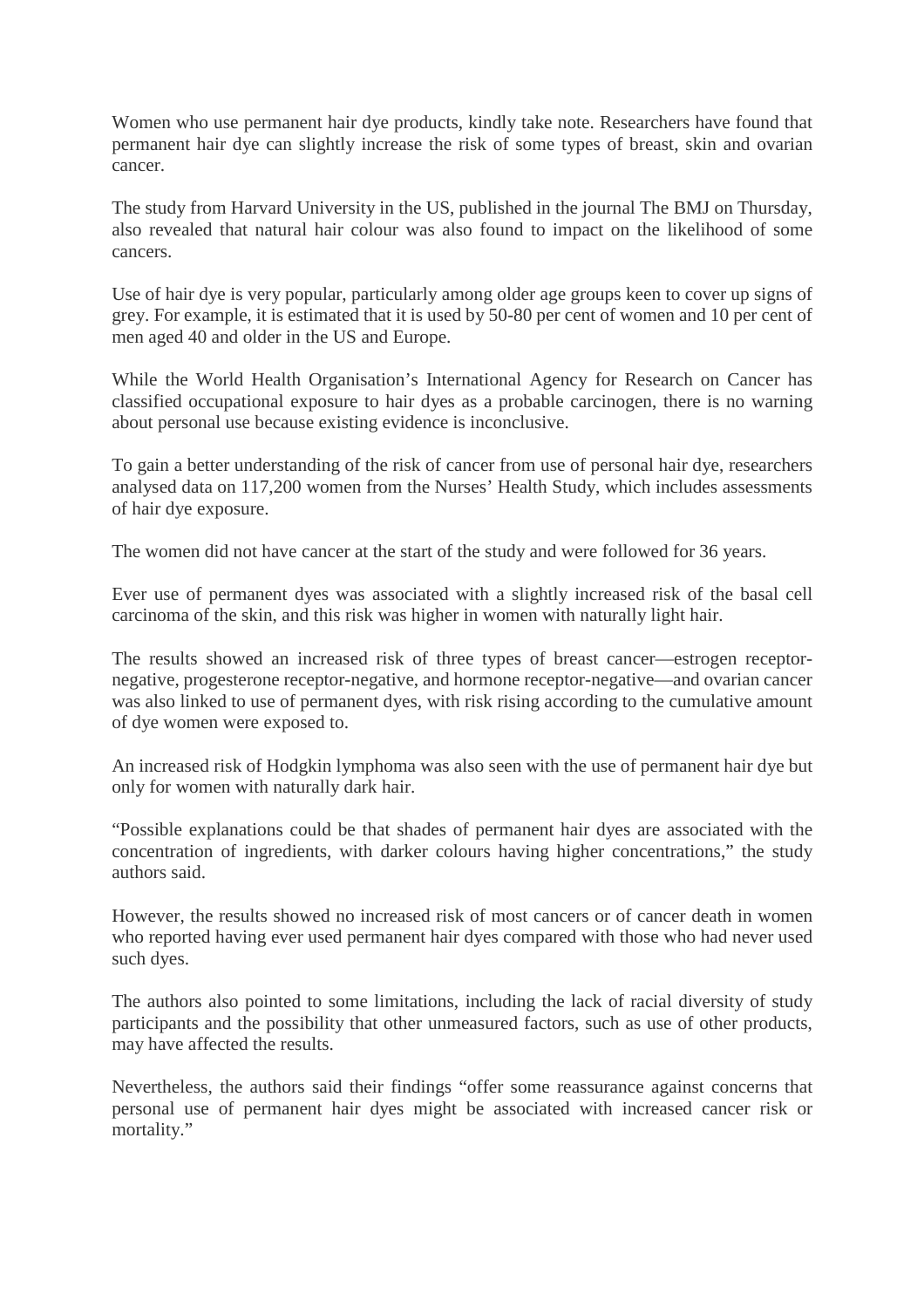#### **COVID-19 antibodies**

#### **Children can have both COVID-19 antibodies, virus in their system simultaneously: Study (The Tribune: 2020904)**

https://www.tribuneindia.com/news/health/children-can-have-both-covid-19-antibodiesvirus-in-their-system-simultaneously-study-135715

Neutralising antibodies are important in potentially protecting a person from re-infection of the same virus.

Children can have both COVID-19 antibodies, virus in their system simultaneously: Study Neutralising antibodies are important in potentially protecting a person from re-infection of the same virus.

Children may still have the potential to transmit the novel coronavirus even if they have a measurable immune response, according to a new study which says the virus and antibodies can coexist in young patients.

The study, published in the Journal of Pediatrics, used a retrospective analysis of 6,369 children tested for the novel coronavirus SARS-CoV-2, and 215 patients who underwent antibody testing at the Children's National Hospital in the US between March 13 and June 21.

According to the scientists, including those from the hospital, 33 of the 215 patients had cotesting for both the virus and antibodies during their COVID-19 disease course, with nine of the 33 showing presence in their blood while also later testing positive for the virus.

"With most viruses, when you start to detect antibodies, you won't detect the virus anymore. But with COVID-19, we're seeing both," said Burak Bahar, lead author of the study from the Children's National Hospital.

According to Bahar, the next phase of research will be to test if the virus that is present alongside the antibodies can be transmitted to other people.

She added that it also remains unknown if the antibodies detected in the children correlate with immunity, and how long antibodies and potential protection from reinfection last.

When the scientists assessed the timing of viral clearance and immunologic response, they found the average time from viral positivity to negativity, when the virus can no longer be detected, was 25 days.

The median time to seropositivity, or the presence of antibodies in the blood, was 18 days, while the median time to reach adequate levels of neutralising antibodies was 36 days.

Neutralising antibodies are important in potentially protecting a person from re-infection of the same virus.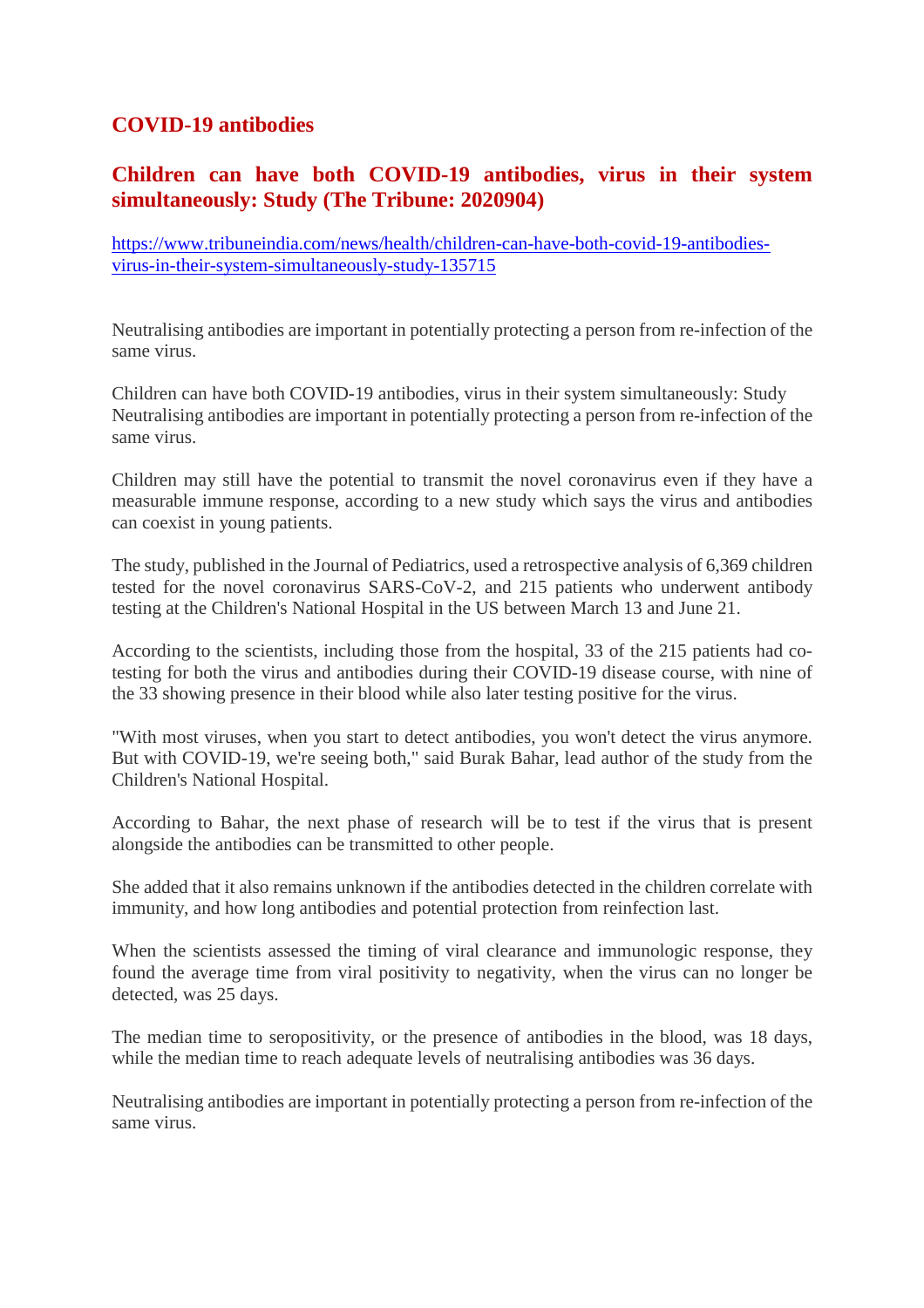The scientists also found that patients six through 15 years old took a longer time to clear the virus compared to patients 16 through 22 years old.

Females in the 6-15 age group also took longer to clear the virus than males, they added.

While there is emerging data regarding this timing in adults with COVID-19, the researchers said there is far less data when it comes to the pediatric population.

"The takeaway here is that we can't let our guard down just because a child has antibodies or is no longer showing symptoms," Bahar said, adding that the continued role of good hygiene and social distancing "remains critical." --PTI

#### **High diabetes risk**

#### **Handgrip can detect people at high diabetes risk (The Tribune: 2020904)**

https://www.tribuneindia.com/news/health/handgrip-can-detect-people-at-high-diabetes-risk-135237

A study that measured the muscular handgrip strength of 776 men and women without a history of diabetes over a 20-year period has found that a simple test such as the strength of handgrip could be used as a quick, low-cost screening tool to help identify patients at risk of developing type 2 diabetes.

In the 779 study subjects, the risk of type 2 diabetes was reduced by around 50 per cent for every unit increase in handgrip strength value, said scientists at the universities of Bristol and Eastern Finland in a paper published in the journal Annals of Medicine.

Reduced muscular strength, which can be measured by handgrip strength, has consistently been linked to early death, cardiovascular disease and disability.

Until recently, there was inconsistent evidence on the relationship between handgrip strength and type 2 diabetes.

In a recent literature review of 10 published studies on the topic, the same researchers demonstrated that people with higher values of handgrip strength had a 27 per cent reduced risk of developing diabetes.

However, while findings from this review suggested handgrip strength could potentially be used to predict type 2 diabetes, researchers needed to test this formally using individual patient data.

In the latest study, the researchers from Bristol Medical School and Eastern Finland's Institute of Public Health and Clinical Nutrition followed 776 men and women aged 60-72 years without a history of diabetes over a 20-year period and measured the power of their hand grip strength using a handgrip dynamometer.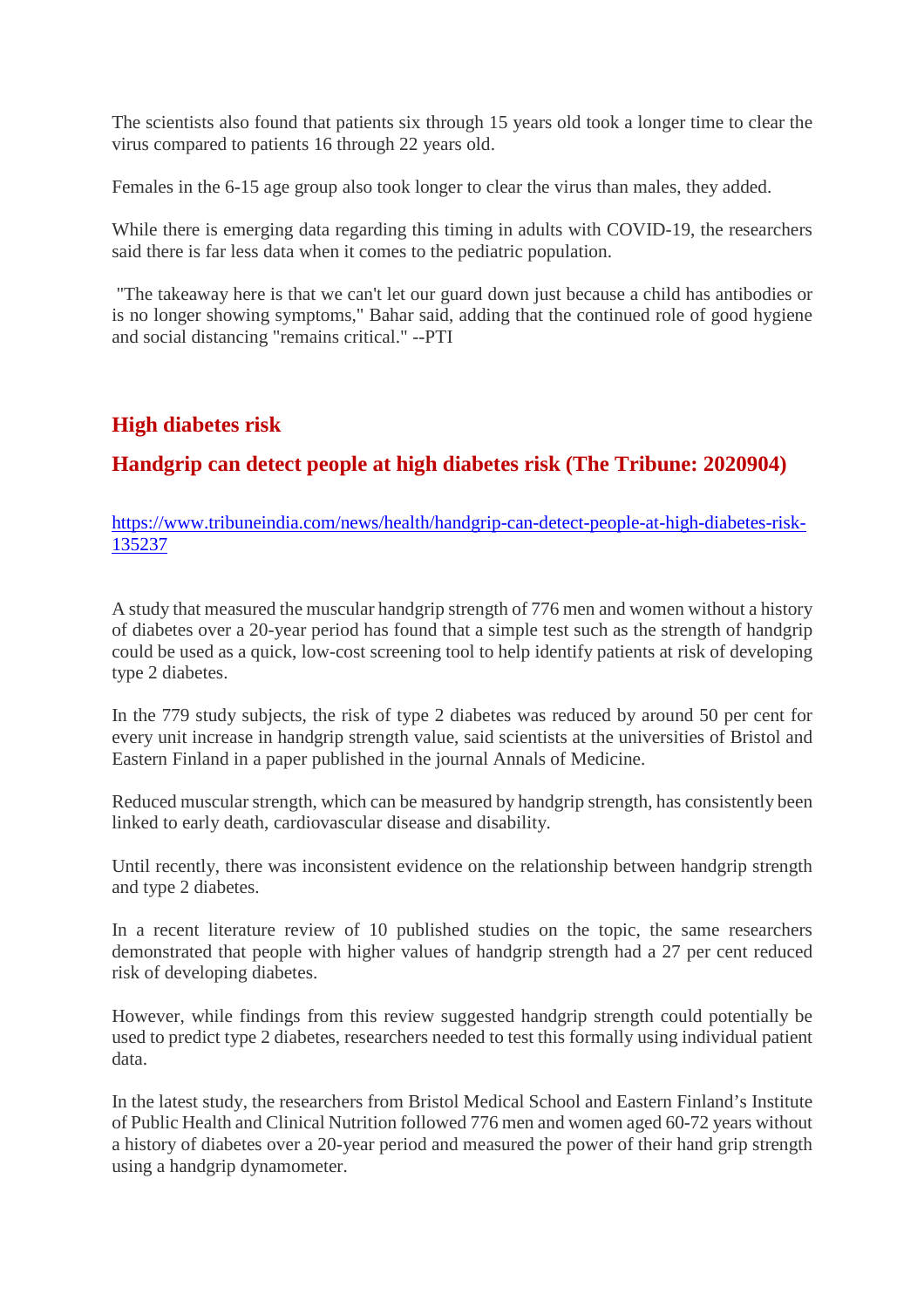Patients were asked to squeeze the handles of the dynamometer with their dominant hand with maximum isometric effort and maintain this for five seconds.

The results demonstrated that the risk of type 2 diabetes was reduced by about 50 per cent for every unit increase in handgrip strength value.

This association persisted even after taking into account several established factors that can affect type 2 diabetes, such as age, family history of diabetes, physical activity, smoking, hypertension, waist circumference and fasting plasma glucose.

When information on handgrip strength was added to these established factors which are already known to predict type 2 diabetes, the prediction of type 2 diabetes improved further, the researchers noted.

"Assessment of handgrip is simple, inexpensive and does not require very skilled expertise and resources and could potentially be used in the early identification of individuals at high risk of future type 2 diabetes," said lead study author Setor Kunutsor from Bristol's Musculoskeletal Research Unit.

Importantly, the findings suggested women are more likely to benefit from the use of this potential screening tool.

"We propose larger studies to replicate these findings in other populations and specifically in men and women," said Professor Jari Laukkanen from the University of Eastern Finland.

In April this year, a study in the American Journal of Preventive Medicine said that hand grip can help doctors perform time-efficient screening tools for diabetes. The study identified the levels of handgrip strength/weakness that correlate with type 2 diabetes in otherwise healthy men and women, according to their body weights and ages. — IANS

#### **Covid-19: What you need to know today (Hindustan Times: 2020904)**

https://epaper.hindustantimes.com/Home/ArticleView

One of the most frightening things I have read in recent times is a study titled Community Outbreak Investigation of Sars-CoV-2 Transmission Among Bus Riders in Eastern China published in JAMA (Journal of American Medical Association) Internal Medicine. According to this study, by researchers from the US and China, 23 of 67 passengers who took a round trip lasting 100 minutes by bus (in January, in Zhejiang in Eastern China) to attend a 150-minute event were infected by the 68th passenger on the bus (who was unaware about being infected). A few of those who attended the event (and weren't on the bus) were also infected — and all of them said they had come in close contact with the so-called index patient. The researchers found that those who were on the bus were around 40 times more likely to have been infected than 60 others (none infected) on another bus attending the same event (lending an entirely different perspective to the great Ken Kesey's quote — "you are either on the bus or off the bus").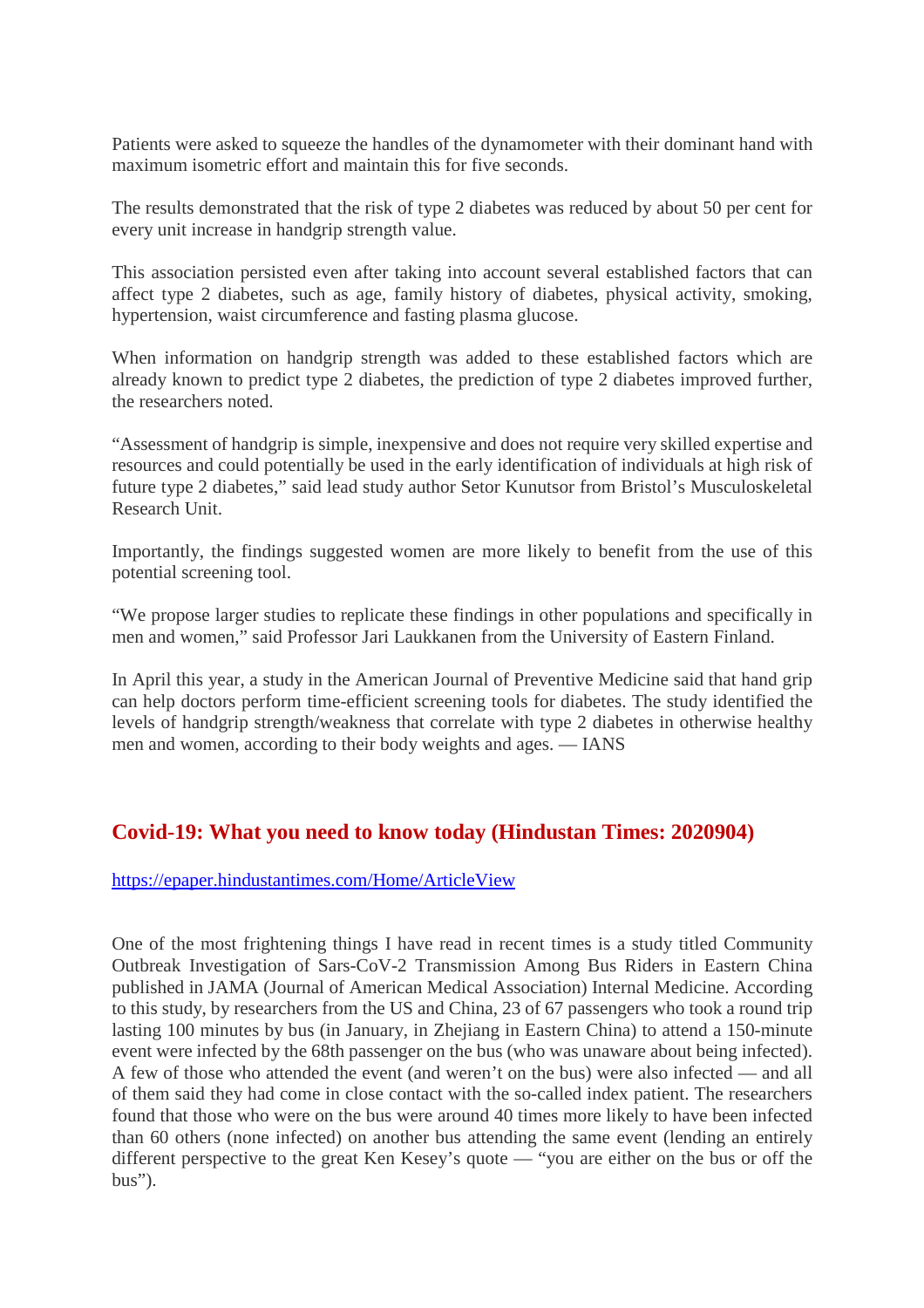The bus was air conditioned and in indoor-circulation mode. And while there were high-risk and low-risk zones, there wasn't an appreciable difference in the chances of infection of those seated in these — a clear indication of airborne transmission of the Sars-CoV2 virus, especially in a closed area where the air is recirculating. The attack rate of the virus on the bus was around 34%, the researchers found, although people seated near the door and the one window that could be opened, did not get infected.

The study was published on Tuesday, a day before India's housing and urban affairs ministry put out guidelines for the resumption of 15 Metro services around the country (13 of these will begin services; two, one in Mumbai and the other in Nagpur, both in the state of Maharashtra which continues to be ravaged by the virus, will not). It isn't just the Metro; many offices have opened; as have several malls; and some restaurants and gymnasiums. The challenge before all of them is along two dimensions — all arising from the fact that when the facilities (including Metro coaches and stations) were being designed, the emphasis was on optimising space to accommodate the most number of people. In addition, modern malls and offices worked hard on creating social spaces where people could mingle.

The first challenge is social distancing. It is not very difficult to ensure the coaches don't get crowded, but the stations are another matter altogether. HT reported last week that while Delhi's buses are sticking to the 20-per-bus limit (by and large) necessitated by Covid-19 related social distancing norms, the stops are crowded, with people waiting for a long time, and then jostling to get into the bus before it reaches its capacity. According to another report in HT, Metro officials will monitor stations through CCTV and order trains to skip crowded stations — an exceptionally well-thought-out solution that assumes the waiting crowd will disperse quietly and in a socially distanced and disciplined manner, instead of continuing to wait for the next train.

The second challenge is the one presented by air-conditioning. Most modern offices have no openable windows and depend on air-conditioning for both maintaining the temperature and air circulation. That is true of malls as well, and Metro stations. The coaches themselves are air-conditioned, simply because many Metros run underground. Experts say that with the right kind of filtration and circulation systems and settings, airborne transmission of the virus can be controlled.

Finally, it all comes down to risk, return, and the absence of options (many people taking buses and the Metro during the pandemic aren't doing so out of choice).

PS: In a move with significant political undertones, the US Centers for Disease Control and Prevention on Wednesday communicated to all states that they should be ready to store, distribute and administer a vaccine to those at the front lines of the fight against Covid-19, and other vulnerable groups. The communication mentioned two vaccine candidates without naming them, although the New York Times said the specifications match those being tested by Pfizer and Moderna. Three vaccines are in Phase 3 (or combined Phase2/3) trials in the US: Moderna's, Pfizer/BioNTech SE's, and Oxford-AstraZeneca's.

#### RESEARCH

A study by researchers from the US and China showed that 23 of 67 passengers who took a round trip lasting 100 minutes by bus to attend an event were infected by the 68th passenger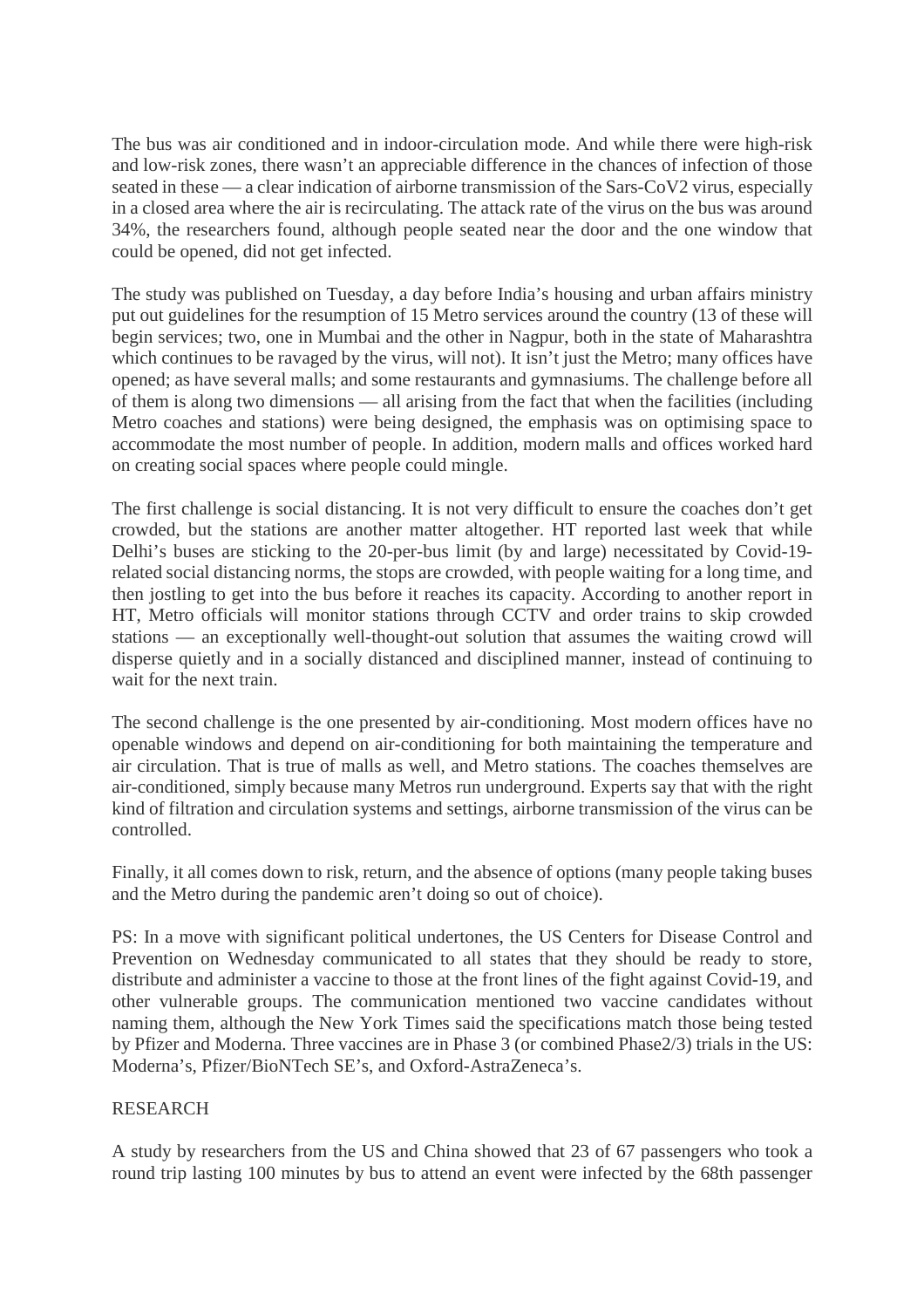on the bus. The bus was air conditioned and in indoor-circulation mode. And while there were high-risk and low-risk zones, there wasn't an appreciable difference in the chances of infection of those seated in these — a clear indication of airborne transmission of the virus.

#### THE CHALLENGES

The first challenge for Metros and modern offices is social distancing. It is not very difficult to ensure the coaches don't get crowded, but the stations are another matter altogether. The second challenge is the one presented by air-conditioning. Most modern offices have no openable windows and depend on air-conditioning for both maintaining the temperature and air circulation.

#### **Covid New Cases (The Asian Age: 2020904)**

http://onlineepaper.asianage.com/articledetailpage.aspx?id=15081868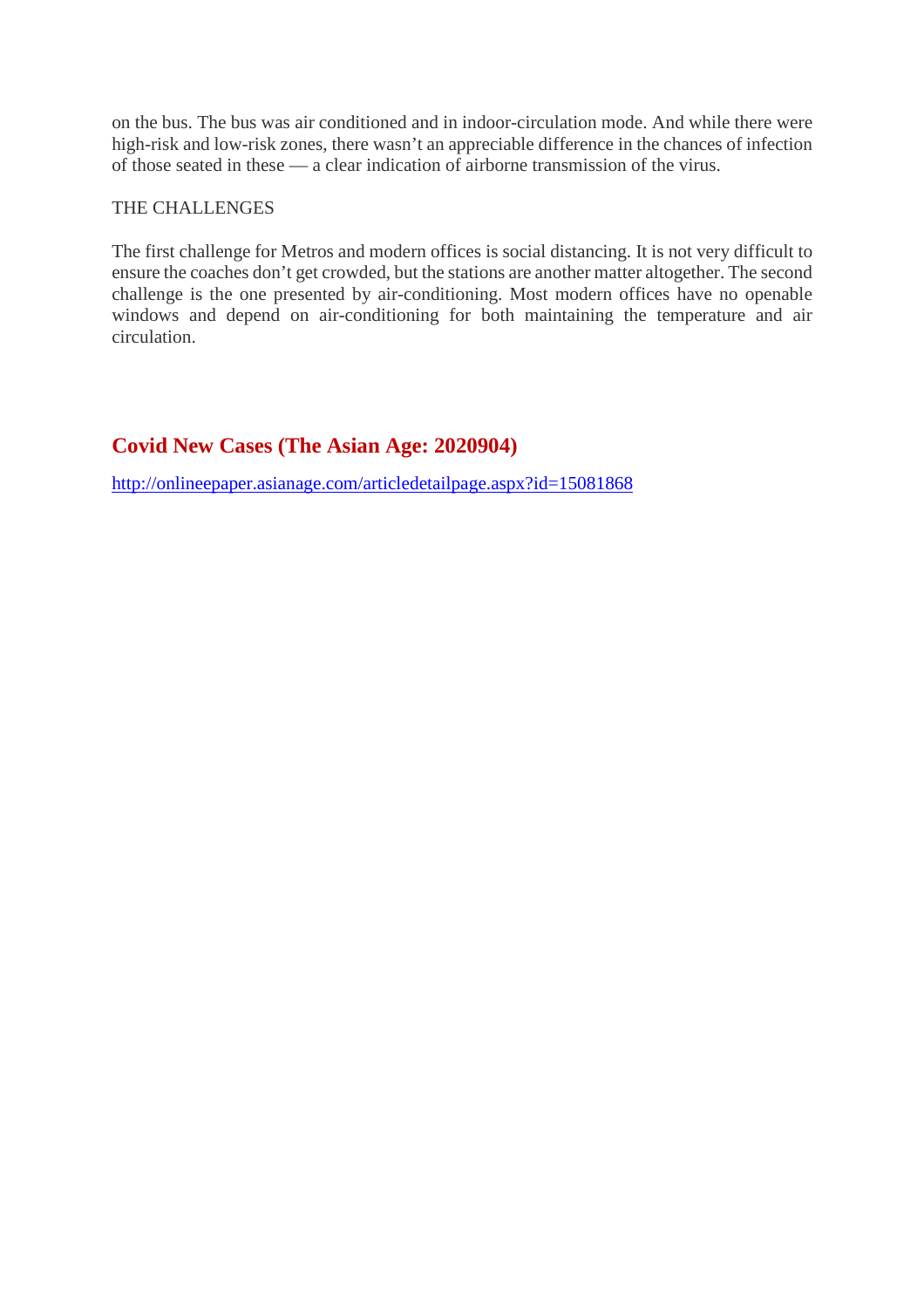## **84K Covid cases** in 24 hrs as govt claims higher tests

#### **VINEETA PANDEY** NEW DELHI, SEPT. 3

Close to 84,000 fresh cases of novel coronavirus were detected in India on Thursday, the highest so far in a single day as overall cases of Covid-19, as per the Union health ministry, went past 38.53 lakh. In the last 24 hours 1,043 deaths were recorded, taking overall fatalities to 67,376.

Union health secretary Rajesh Bhushan said India has one of the lowest cases per million when compared to other countries in the world. "Despite high infection rates in India, the cases per million (population) in Brazil and the US are<br>seven times higher than their corresponding figures in India. India's caseload per million is 2,792, while that of the world is 3,359. The US has 18,986 cases per million while **Brazil** has 18,802. Similarly, deaths per million (population) in Brazil

#### **Mask not mandatory**

#### if alone in car: Govt

New Delhi: The health secretary clarified that the ministry has not issued any guidelines recommending wearing of a mask if someone is driving a car or cycling alone. However, when people are in a group, they need to wear masks and maintain distance. The clarification comes following complaints by people for being fined by police for not wearing masks while being inside their cars despite being alone in the vehicle.

and the UK are 12 and 13 times higher, respectively, as compared to India," he said.

The United States has the highest number of total cases  $-62.94$  lakh as per worldometers.info and 61.15 lakh according to Johns Hopkins, followed Turn to Page 2

#### **COVID-19 Vaccine (The Asian Age: 2020904)**

http://onlineepaper.asianage.com/articledetailpage.aspx?id=15082007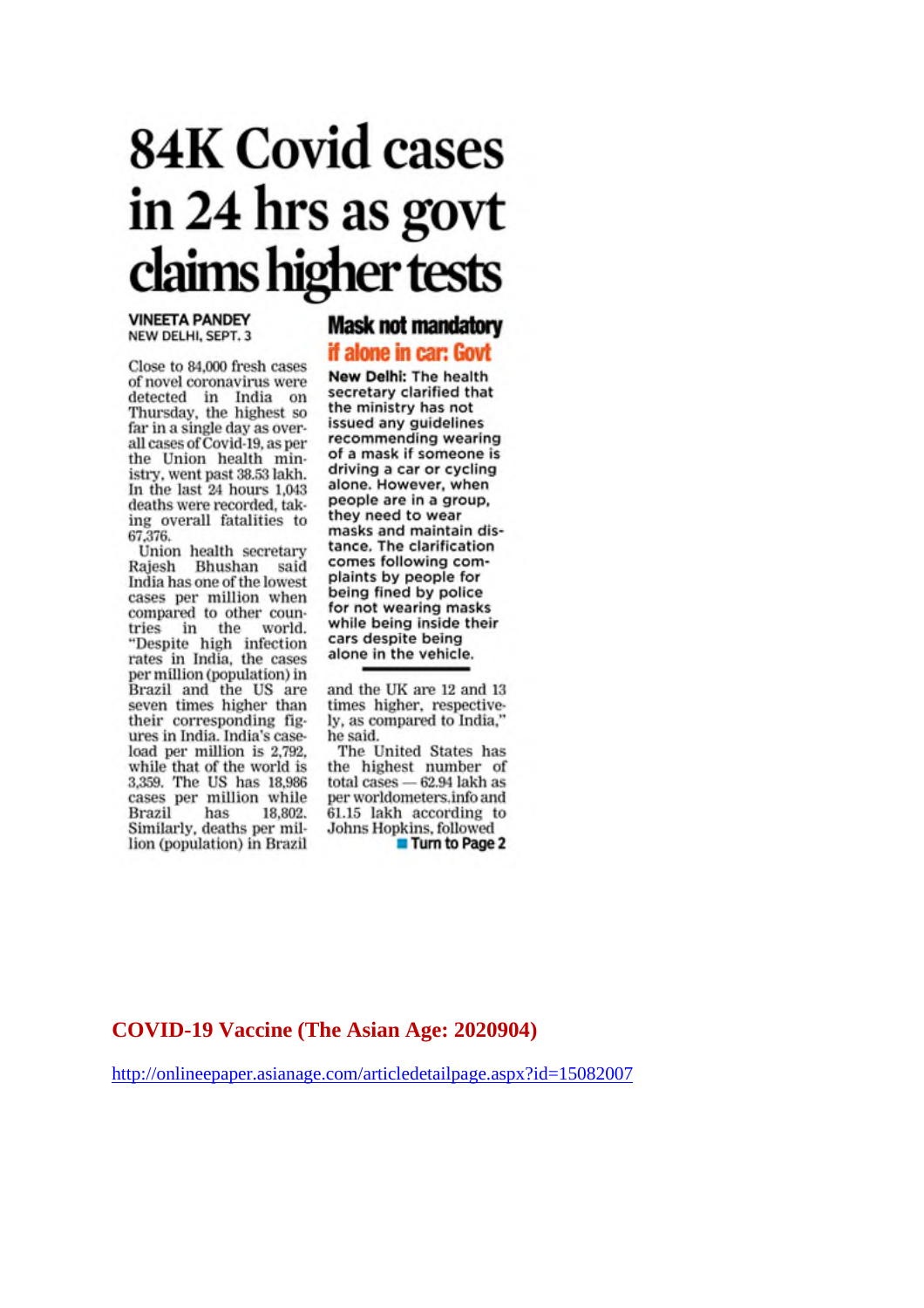## Covid-19 vaccine shows promise

Washington, Sept. 3: An<br>experimental vaccine that boosts the production of specific proteins could be effective against the Coronavirus that causes Covid-19, according to a study conducted in mice. Scientists at The Ohio State University in the US manipulated a natural cellular process to ramp up levels of two proteins used by the virus to infect other cells, packaged the protein-boosting instructions in nanoparticles and injected them into mice.

Within a month, the mice had developed antibodies against the SARS-

CoV-2 virus, according to<br>the study published on<br>Wednesday in the journal Advanced Materials. The technique involves altering specific sequences of messenger RNA, molecules that translate genetic information into functional proteins, the researchers said.

While these sequences are not translated to proteins, the researchers<br>changed their structures to promote higher-thanusual levels of proteins. The sequences are known as untranslated regions, or UTRs.

 $- PT$ 

#### UK working on a test that gives results in 20 minutes

London, Sept. 3: The British government says it is investing in a coronavirus test that gives<br>results in as little as 20 minutes, as critics say<br>tests for the virus are being rationed because the system can't cope with demand. Health Secretary Matt Hancock says the government is expanding trials of two new tests - a no-swab saliva test and another that gives results in minutes.

It's also running a trial on the benefits of repeat testing of people without symptoms. Britain has hugely expanded its testing capacity since the<br>start of the pandemic. Anyone with symptoms is eligible for a test, but the BBC reported that people who enter their postcode into the government's website are sometimes<br>being directed to drivethrough centres hundreds of miles away. – AP

#### **Female Poverty Rate: (The Asian Age: 2020904)**

http://onlineepaper.asianage.com/articledetailpage.aspx?id=15082010

#### NEW DATA 87 per cent of the world's extreme poor live in Central and Southern Asia, sub-Saharan Africa Female poverty rate in S. Asia to rise due to Covid: UN

The female point of the same and the matter of shorts are the same that the Third The female powerty rate in Equality in the wake of ty of women and girls lives and that the same and covid-19 gadd that the impairment and

The report state and the number of women and the secure jobs - in fact, the mean in South Asia will be number of women and less secure jobs - in fact, the repart point at fifted contained out affected, in the 25-34 age gi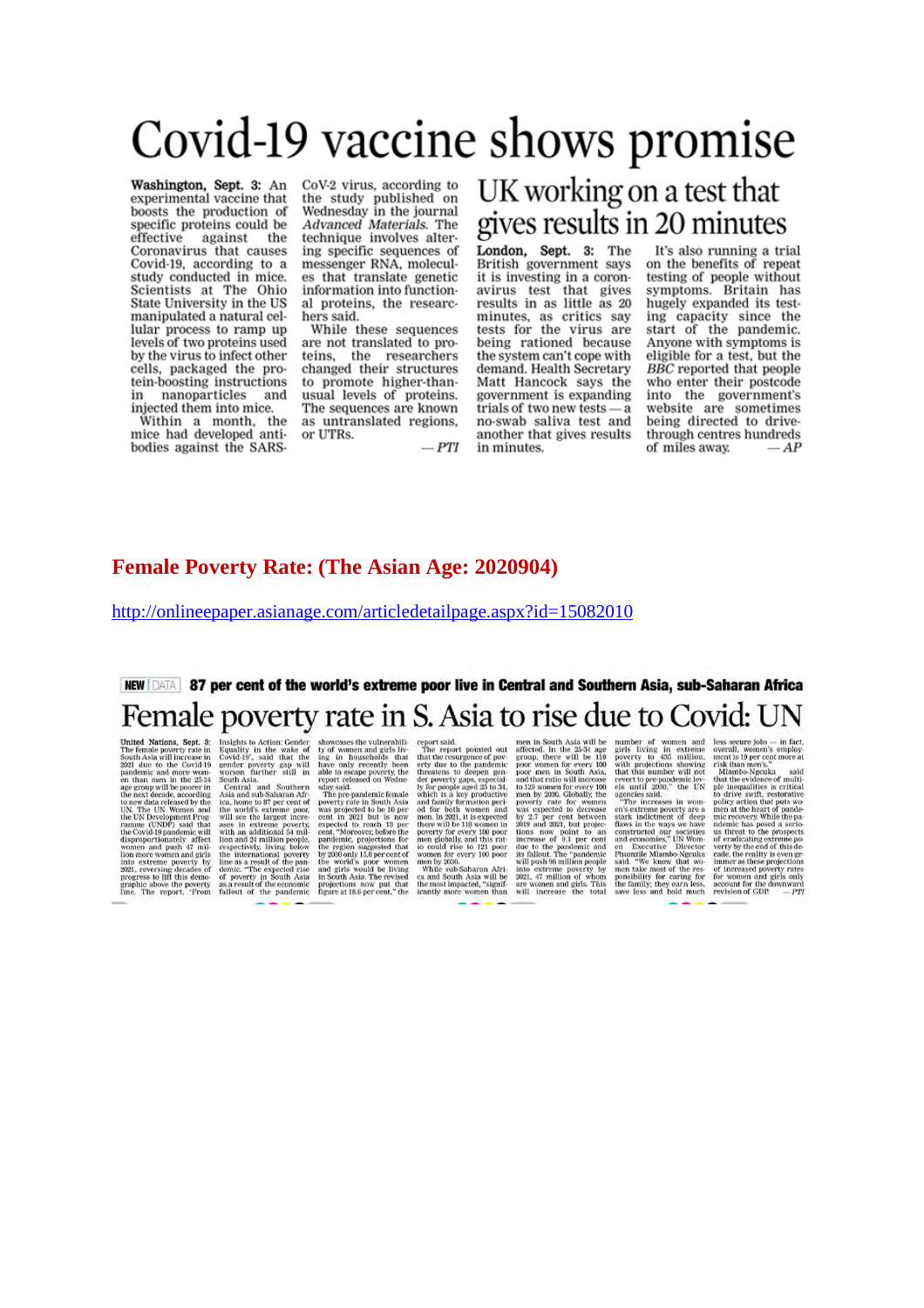#### **Covid mortality rate**

#### **Covid mortality rate is falling. But long-term morbidity needs to be monitored (The Indian Express: 2020904)**

https://indianexpress.com/article/opinion/columns/coronavirus-mortality-rate-covid-19- 6582111/

It is quite possible that in the next four to six months, mortality due to COVID-19 will decline further. This will reduce the fear of the disease, which will facilitate opening up of the economy further.

Written by Dileep Mavalankar , Deepak Saxena | Updated: September 4, 2020 8:56:55 am coronavirus, covid 19, coronavirus mortality rate, covid update, coronavirus update, indian express

X

The month-by-month mortality figures show a sharp decline, especially after May. (Express Photo/File)

Even as the COVID-infection graph is rising in the country, mortality due to the disease seems to be on the decline. Is the SARS-COV-2 virus losing its sting?

The month-by-month mortality figures show a sharp decline in the mortality rate, especially after May. In Gujarat, the mortality rate touched a high of nearly 7 per cent in April; it has come down to 2-3 per cent in August. A decline has also been observed in Maharashtra, the state most affected by the pandemic: It has fallen from 4 per cent to less than 3 per cent in this period. In Karnataka, another badly-affected state, it has gone down from 4 per cent to 1.6 per cent. Doctors treating COVID-19 patients have observed that the cases being admitted to hospitals in July and August are clinically much milder compared to those admitted in April or May.

There could be many possible explanations. First, there is a strong possibility that the virus is losing its virulence and that is why we are witnessing clinically milder cases. This has been noticed during past epidemics as well. For example, during the initial phase of the swine flu epidemic, the cases were very severe and health conditions of patients deteriorated rapidly leading to very high mortality. However, in about a year, cases became much milder and now swine flu cases do occur but with very low mortality numbers. Similar observations were documented during the chikungunya virus epidemic in 2006. The disease caused high mortality in the initial phase, which declined after some months. Today, chikungunya is a relatively milder disease, and mortality is very rare.

The second explanation is that in the case of relatively new infectious diseases, doctors and hospitals are not prepared to treat/manage the affliction as the epidemiology and clinical profile of such diseases are not known completely. For COVID-19, there was initially no known antidote, but later, various modalities of treatment were developed — use of high-flow nasal oxygen instead of the early use of ventilators, making patients admitted to ICU lie in the prone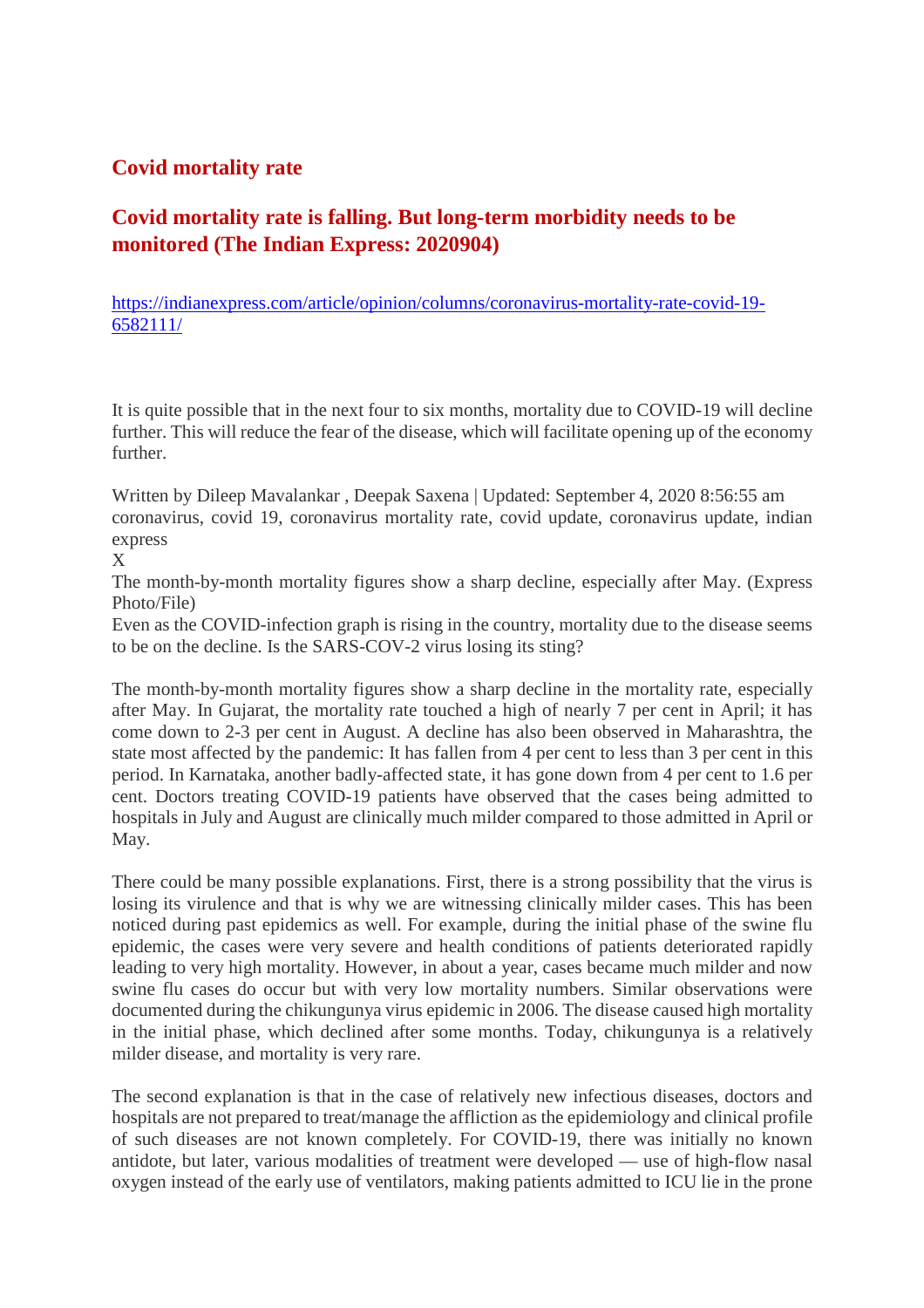position instead of the supine position, and the use of corticosteroids, anticoagulants, Remdesivir and other antiviral drugs. Clinicians are now better equipped in terms of skills while treating COVID-19 patients and managing those with severe symptoms.

India's health system has also come up with evidence-based guidelines that assisted in bringing in a semblance of uniformity in-patient care across the country. Engagement with private providers and enhancement of testing modalities and guidance on isolation and quarantine, further assisted in early detection and breaking the chain of transmission.

Opinion | Covid-19 economic pain will pass but we need to create enduring change for firms, citizens with reforms

Third, and very importantly, patients and communities have been motivated by disseminating appropriate information about reaching doctors and hospitals early. Efforts have been enhanced to generate awareness about the new norms pertaining to the use of masks, hand washing and social distancing. Testing has become more widespread and accessible. All this has meant that diagnosis happens early, helping to control complications.

Fourth, in the first phase of the epidemic, the disease spread to the most congested part of the cities. Given the very dense population, infective doses could have been high. Serological surveys show a high percentage of people in slums in parts of Maharashtra have antibodies. In contrast, in June, July and August, the epidemic spread to the less dense population of several cities, which have a better socio-economic profile. The comparatively less proximity between the carriers of the virus and their contacts could have reduced the pathogen's infective dose. The nutritional and immunological status of the better-off populations infected in June, July and August could also have contributed to relatively milder infection in the later part of the pandemic.

The decline in mortality rates is not specific to India. This was seen in China as well. Mortality in Wuhan was much higher than the rest of China, where mortality is less than 1 per cent. The new wave of infections in Europe also shows a much-reduced mortality rate compared to that in March, April and May. It is quite possible that in the next four to six months, mortality due to COVID-19 will decline further. This will reduce the fear of the disease, which will facilitate opening up of the economy further. Reduced mortality may mean that total deaths will also not be as high as feared at the beginning of the outbreak.

Opinion | Fighting Covid-19 and food insecurity requires new ideas, robust political will

At the same time, the infection could spread rapidly, leading to many more asymptomatic cases. As we wait for the vaccine, there is a good chance of herd immunity building up in several communities. This means that once we have a vaccine against COVID-19, strategies could be developed to prioritise its administration to people who are at high risk of mortality especially, older people or those with comorbidities. All this will require monitoring mortality assiduously, week by week, and ensuring that no death is missed: This will give a correct idea about the death impact of the pandemic.

Unfortunately, in many developing countries, including India, death recording, as well as analysis of the cause of deaths, is poor. That comes in the way of ascertaining accurately the mortality impact of the disease. The critical difference between COVID-19 and the common seasonal flu is its high mortality. If COVID-19 mortality goes down substantially, then this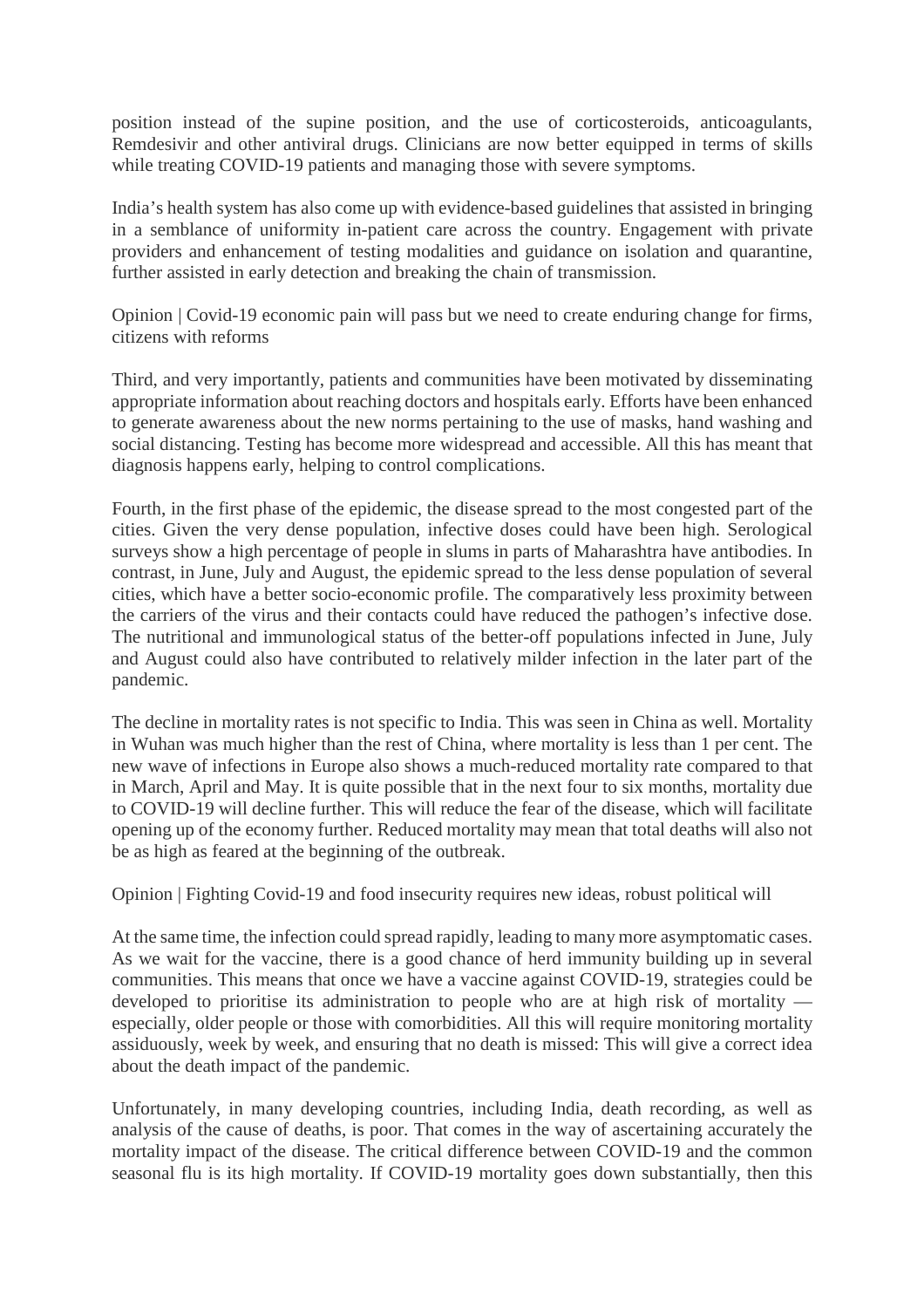difference could reduce. Then this viral disease could become a malady akin to the seasonal flu. Countries must monitor long-term serious morbidity due to COVID-19 — this, in fact, has begun to surface. Long-term cohort studies are also required to measure the overall impact of COVID-19 in the future.

Editorial | Mass trials will show if Oxford vaccine for COVID-19 works among diverse groups of people. More vaccines will be needed

This article appeared in the print edition on September 4, 2020 under the title 'Virus alert'. The writers are professors at the Indian Institute of Public Health, Gandhinagar, affiliated to PHFI. Views are personal.

#### **Aggressive testing**

#### **AIIMS director advises hefty fines for no masks, aggressive testing (The Indian Express: 2020904)**

https://indianexpress.com/article/cities/delhi/delhi-covid-19-update-randeep-gueria-maskfines-testing-6582231/

Delhi, which saw the maximum number of cases in June, is now witnessing an uptick in the daily number of Covid-19 cases again.

delhi coronavirus update, delhi covid 19 cases, randeep guleria, delhi metro resumes, delhi metro services, fines for not wearing masks delhi, delhi aiims, delhi city news X

We will have to develop strategies to live with Covid: Dr Guleria (File Photo)

As Delhi gears up to restart Metro services in the capital, AIIMS director Dr Randeep Guleria, who has been part of the government's core committee in formulating policies for management of Covid-19, has advised hefty fines for not wearing masks and continuing to focus on aggressive testing.

"We have to develop strategies, both in terms of increasing awareness in public and seeing how we can take measures so that even if people behave a certain way, what can we do to prevent crowding and the spread of infection. It becomes more important with the lockdown coming down and opening of Metro. The virus is looking to survive and infect more and more people," he told The Indian Express.

"The issue here is looking at the balancing of two things. One is trying to bring down the number of cases and at the same time looking at the effect on the economy and how things can move forward. As I have said in the past, Covid might stay for a longer period of time. It will probably be there till early next year. We will have to develop strategies to live with Covid,,, We can have hefty fines for people who don't follow; it has worked when it comes to wearing seatbelts," he said.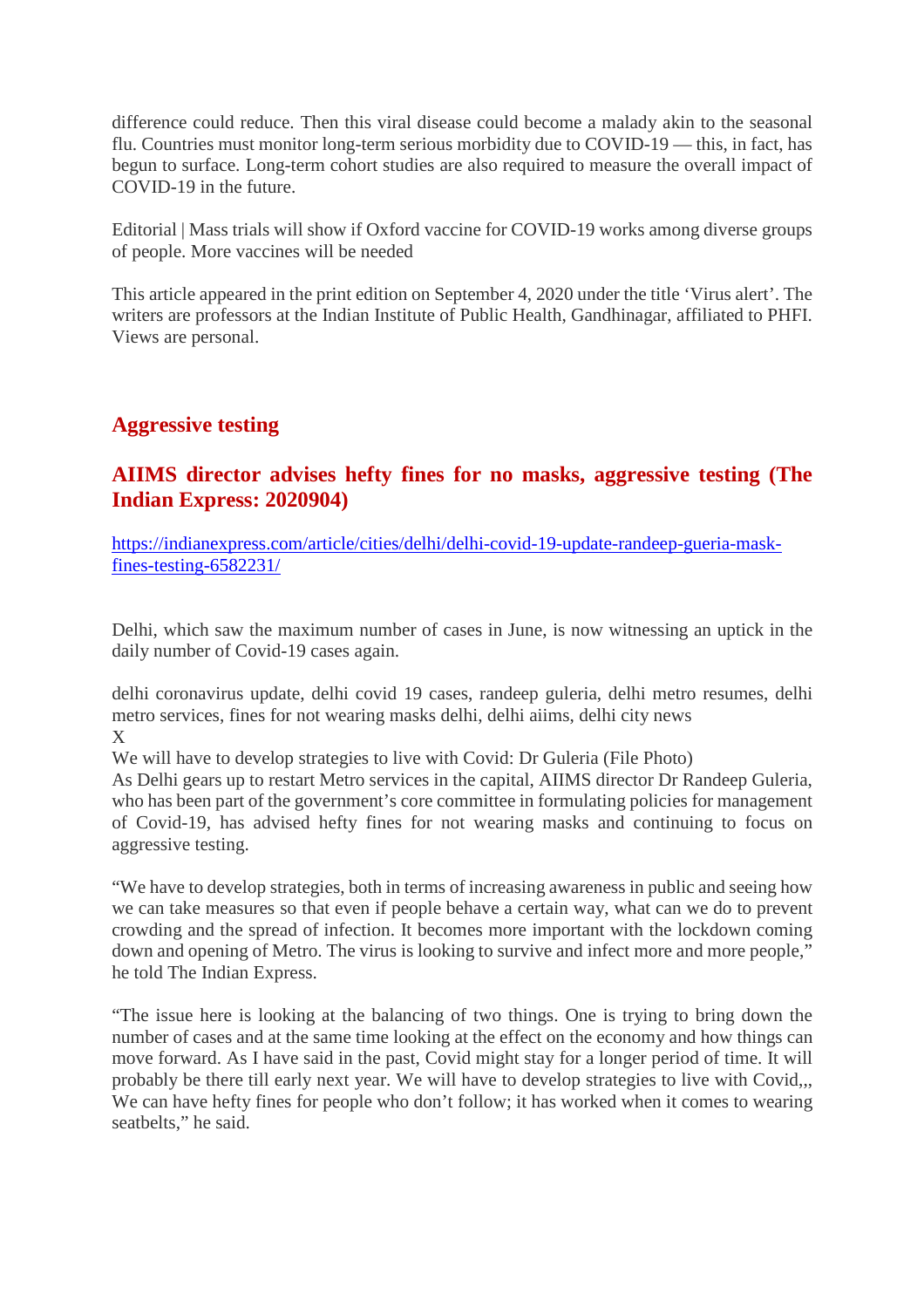Delhi, which saw the maximum number of cases in June, is now witnessing an uptick in the daily number of Covid-19 cases again. For over a week now, the city has been reporting more than 1,500 cases in a day.

"After a time of flattening the curve and cases coming down, it has again started rising. We are seeing another surge in the number of cases. We need to become more vigilant and aggressive so that it doesn't go on to what we had in June. Ultimately, that will get reflected in more admissions and strain on the healthcare system. There are multiple factors we need to consider — one is that there is a little bit of Covid fatigue and frustration among the general public. There was a lot of enthusiasm in maintaining the lockdown and being careful in the early months. Now people have gotten fed up with all that, and therefore we need to re-emphasise that we are still in the heart of the pandemic," he said.

#### **Coronavirus latching on to food packaging**

#### **WHO downplays danger of coronavirus latching on to food packaging? (The Indian Express: 2020904)**

https://indianexpress.com/article/world/who-downplays-danger-of-coronavirus-latching-onto-food-packaging-6554442/

Two cities in China said they had found traces of the coronavirus in imported frozen food and on food packaging, raising fears that contaminated food shipments might cause new outbreaks.

Coronavirus in chicken wings, Brazilian chicken wings covid-19, WHO, China news, world news, Chicken coronavirus, indian express

A woman works at a poultry stall at a wet market following an outbreak of the coronavirus disease (COVID-19) in Beijing, China. (Reuters)

The World Health Organization on Thursday downplayed the danger of the coronavirus latching on to food packaging and urged people not to be afraid of the virus entering the food chain.

Two cities in China said they had found traces of the coronavirus in imported frozen food and on food packaging, raising fears that contaminated food shipments might cause new outbreaks.

"People should not fear food, or food packaging or processing or delivery of food," WHO head of emergencies programme Mike Ryan told a briefing in Geneva. "There is no evidence that food or the food chain is participating in transmission of this virus. And people should feel comfortable and safe.

"WHO epidemiologist Maria Van Kerkhove said China had tested hundreds of thousands of packages and "found very, very few, less than 10" proving positive for the virus.

More than 20.69 million people have been reported to be infected by the novel coronavirus globally and almost 750,000? have died, according to a Reuters tally.

Read | 'We will persevere': A newspaper faces the weight of Hong Kong's crackdown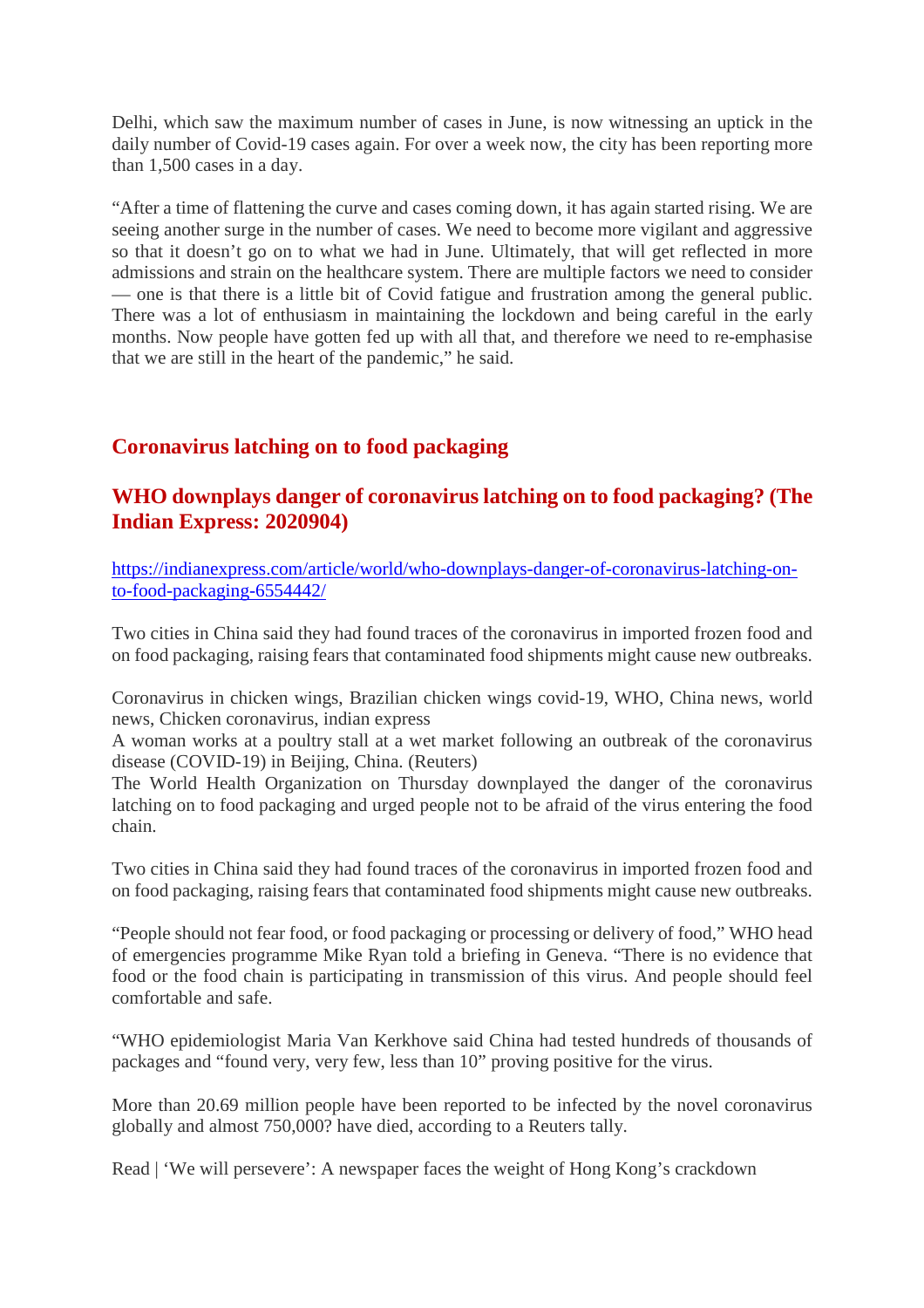The WHO urged countries now that are striking bilateral deals for vaccines not to abandon multilateral efforts, since vaccinating pockets will still leave the world vulnerable.

Russian President Vladimir Putin said on Tuesday that Russia had become the first country to grant regulatory approval to a COVID-19 vaccine after less than two months of human testing, a move Moscow likened to its success in the Cold War-era space race.Moscow's decision to grant approval before then has raised concerns among some experts.

READ | Two Chinese patients test positive months after virus recovery

Only about 10% of clinical trials are successful and some scientists fear Moscow may be putting national prestige before safety.

The WHO does not have enough information to make a judgment on the expanded use of the Russian vaccine, Bruce Aylward, WHO senior adviser, said at the briefing.

mail logo Get the latest updates on the coronavirus pandemic and the race for a vaccine, in your inbox

Enter Your Email

 $\triangle$  The Indian Express is now on Telegram. Click here to join our channel (@indianexpress) and stay updated with the latest headlines

For all the latest World News, download Indian Express App.

#### **Viral infections'**

#### **Coronavirus | 'RT-PCR will remain the gold standard for all viral infections'(The Hindu: 2020904)**

https://www.thehindu.com/sci-tech/health/coronavirus-rt-pcr-will-remain-the-gold-standardfor-all-viral-infections/article31883236.ece

A negative test on an antigen based assay is not reliable. Even if there is infection, there is a 50% chance that the antigen test will be negative, says Dr. P. Srinivasan, technical director at Neuberg Diagnostics.

Dr. P. Srinivasan, technical director at Neuberg Diagnostics and Chairman & Co-Founder of Be The Cure Registry and Jeenomics (Next Generation Sequencing HLA Laboratory) of Jeevan Stem Cell Foundation, Chennai, spoke to G. Ananthakrishnan on current testing options for the novel coronavirus SARS-CoV-2, when to think of taking the test, state of antibody testing.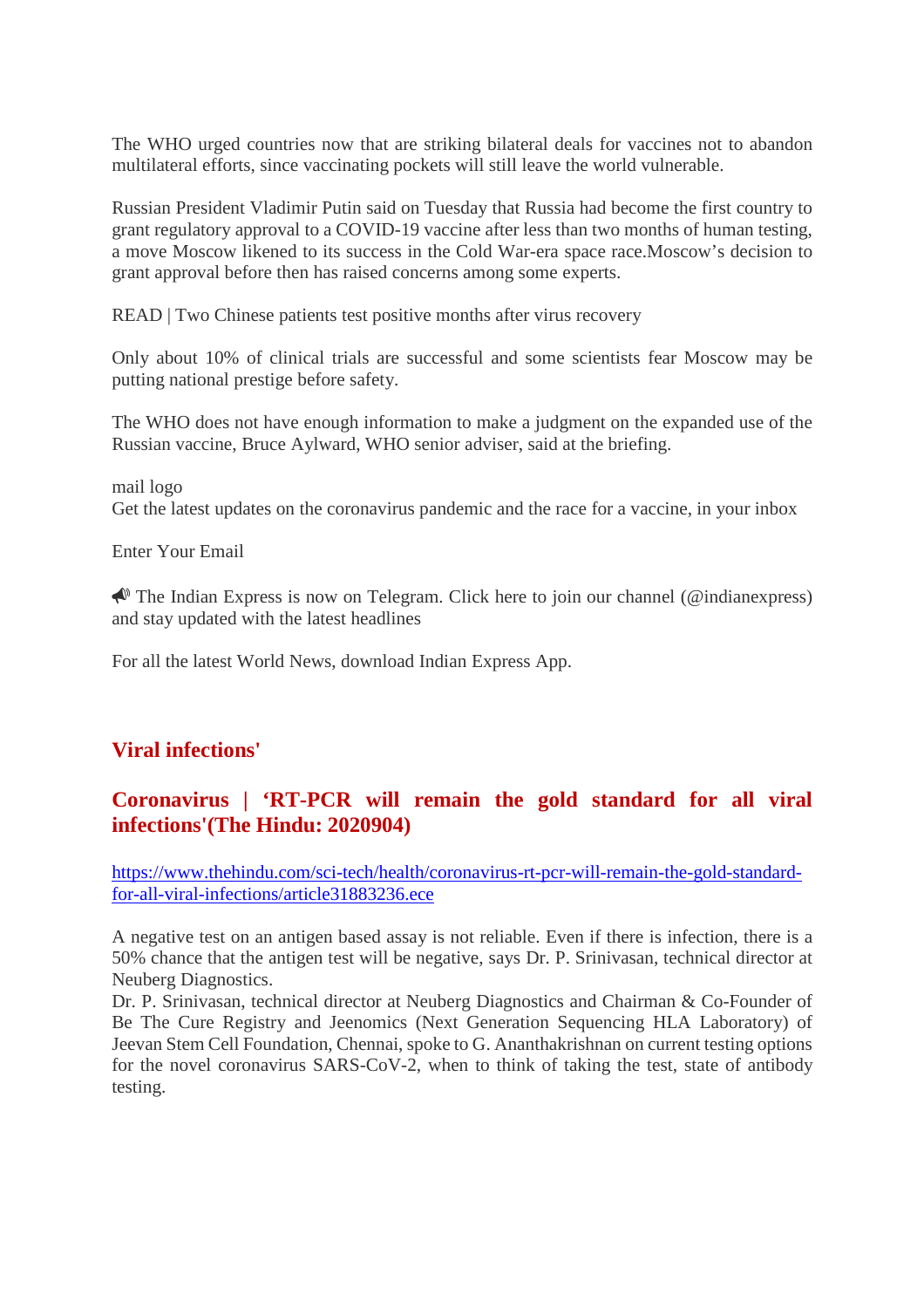#### **Covid-19 vaccine**

#### **Sanofi, GSK start human trial of their Covid-19 vaccine (New Kerala: 2020904)**

https://www.newkerala.com/news/2020/156352.htm

Pharmaceutical giants Sanofi and Glaxo Smith Kline (GSK) on Thursday started a clinical trial for their jointly developed Covid-19 vaccine candidate.

A total of 440 healthy adults are being enrolled in the trial across 11 investigational sites in the US, the two drugmakers said.

The vaccine candidate uses the same recombinant protein-based technology as one of Sanofi's seasonal influenza vaccines with GSK's pandemic adjuvant technology.

The Phase 1/2 clinical trial is a randomised, double blind and placebo-controlled trial designed to evaluate the safety, tolerability and immune response of the Covid-19 vaccine candidate.

The companies anticipate first results early December which will support the initiation of a Phase 3 trial in the same month.

If data are sufficient for licensure application, the plan is to request regulatory approval in the first half of 2021, French pharma company Sanofi and its British peer GSK said, adding that the two companies are scaling up manufacturing of the antigen and adjuvant with the target of producing up to one billion doses in 2021.

"Sanofi and GSK bring proven science and technology to the fight against the global Covid-19 pandemic, with the shared objective of delivering a safe and effective vaccine," Thomas Triomphe, Executive Vice President and Global Head of Sanofi Pasteur, said in a statement.

"The initiation of our clinical study is an important step and brings us closer to a potential vaccine which could help defeat Cocid-19."

Preclinical data showed an acceptable tolerability profile and data based on two injections of the adjuvanted recombinant vaccine showed high levels of neutralising antibodies that are comparable to levels in humans who recovered from the Covid-19 infection, the drugmakers said, adding that pre-clinical results will be published later this year.

"Moving this vaccine candidate into clinical development is an important moment in the progress towards addressing the global pandemic we are all facing," said Roger Connor, President of GSK Vaccines.

Sanofi and GSK said they are committed to making the vaccine available globally.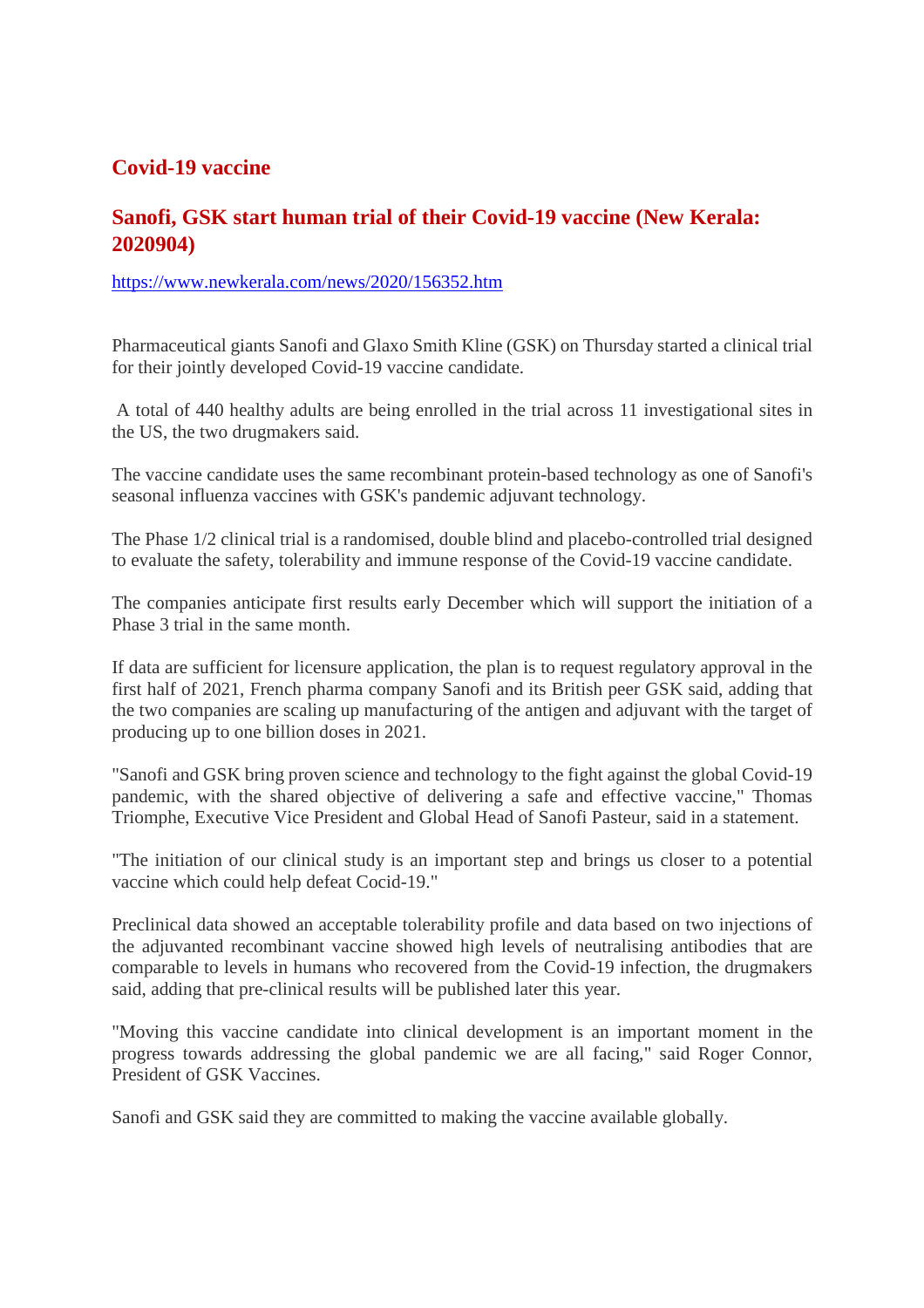#### **Mental health**

#### **Smartphone game may improve mental health: Study (New Kerala: 2020904)**

#### https://www.newkerala.com/news/2020/156234.htm

Researchers have found that turning mobile mental health intervention into a smartphone game can potentially improve mental well-being.

Published in the journal PLOS ONE, the study conducted shows that gamifying the content of mobile interventions improved resilience, a key character trait that reduces the susceptibility to depression, stress and anxiety.

"eQuoo (the gamified intervention app) was able to show that it not only had a significant and beneficial impact on the participant's mental wellbeing," said study authors from the Ludwig Maximilian University of Munich in Germany.

"But that gamifying therapies counterbalances sky-high attrition rates most mental health apps struggle with, especially in the demographic of 18-35-year-olds," they added. Mobile mental health apps have the potential to act as interventions for depression and anxiety, but their effectiveness appears limited with studies showing that individuals do not stick with the routine for long periods of time.

To improve their effectiveness, the authors proposed turning intervention content into a game that includes levels that need passing, feedback, points, and other gaming elements. A fiveweek randomised control trial was completed by 358 participants who were assigned to one of three groups gamified intervention app, normal intervention app, and waitlisted with no app.

Resilience and anxiety were measured by self-report surveys at three-time points. The authors found that after five weeks, both measures were significantly better in the game group than in either of the other groups.

Additionally, the game group retained 21 per cent more participants than the other groups. The promotion of mental health is known to be an effective way to prevent the development of depression and anxiety disorders. However, interventions are rare for a variety of reasons, even for those who need them the most.

A gamified mental health intervention app that retains user interest and improves resilience could maximise the benefits of mobile intervention by helping to prevent depression and anxiety.

"While at the same time being convenient, inexpensive, and a way to avoid getting professional help and experiencing the associated stigma and negative feelings," the researchers said. "Since five weeks of study is relatively brief, especially for mental health interventions, future studies should examine the effectiveness of the gamified app over the long-term," they noted.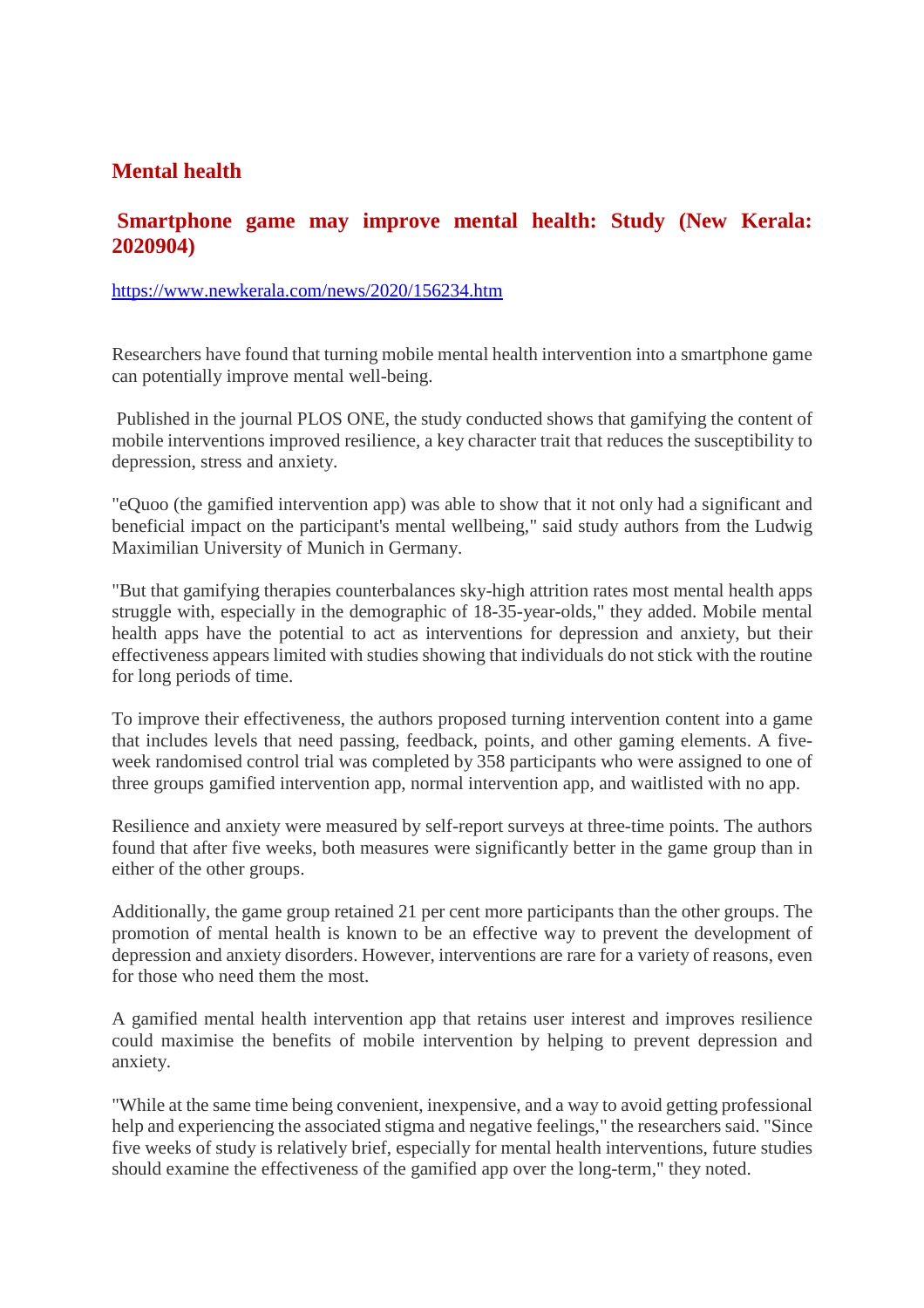#### **Respiratory infections**

#### **BCG vax protects old people from respiratory infections: Study (New Kerala: 2020904)**

https://www.newkerala.com/news/2020/156053.htm

The Bacille Calmette-Guerin or BCG vaccine, originally made against tuberculosis, gives an effective preventive action against various infections -- possibly also against Covid-19, say researchers, adding that it also protects elderly people from respiratory infections.

BCG is frequently given to children, but a double-blind randomised clinical study, published in the journal Cell, shows that elderly people also benefit from it.

"Two years ago we started the ACTIVATE study, with the aim of showing whether BCG vaccination could protect against infections in vulnerable elderly people," said study researcher Mihai Netea from Radboud University in the Netherlands.

According to the researchers, patients over 65 years of age who were admitted to hospital were randomised to receive BCG or placebo vaccination at their discharge.

"We followed them for a year to see if BCG could protect them against a broad range of infections," Netea said.

The team revealed that the ACTIVATE study had already started before the corona pandemic. A total of 198 elderly people were given either a placebo or a BCG vaccine upon discharge from the hospital.

During the research, there was a noticeable difference in the placebo group, 42.3 per cent of the elderly developed an infection, while this was the case in only 25 per cent of the BCG group.

Also, the BCG-vaccinated participants had their first infection on average 16 weeks after vaccination, compared to 11 weeks for the placebo group. There was no difference in side effects.

"The most important observation was that BCG could mainly protect against respiratory infections BCG-vaccinated elderly people had 75 per cent fewer respiratory infections than the elderly who received placebo," said study co-coordinator J. Giamarellos-Bourboulis.

Although most protection seems to have been against respiratory infections of (probably) viral origin, whether or not BCG also works against Covid-19 has not yet been demonstrated, due to the low prevalence of Covid-19 in this study, the team said.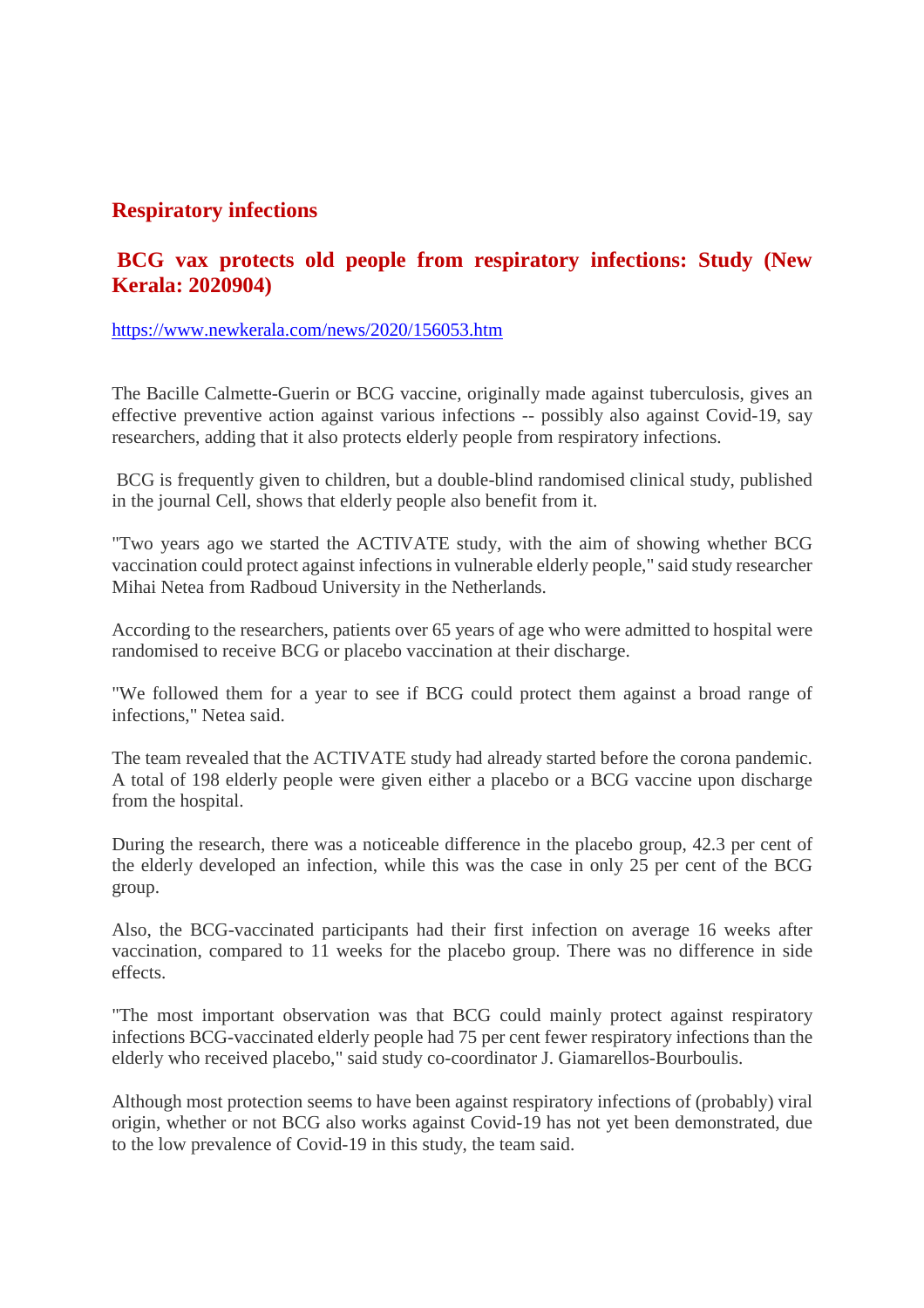However, the study does show that it is safe to give the BCG vaccination to the elderly and that it can protect them against various infections.

Several studies are underway that look specifically at the effects of BCG on Covid-19.

Last month, a study published in the journal 'Cell Reports Medicine', revealed that the BCG vaccine has a general stimulating effect on the immune system and is, therefore, effective against Covid-19.

#### **Healthy diet**

#### **Easy, affordable, healthy diet can protect from Covid-19(New Kerala: 2020904)**

https://www.newkerala.com/news/2020/155590.htm

, affordable and healthy eating can help people from falling prey to Covid-19, say nutritionists.

The food consumed impacts the human body's ability to fight diseases and recover from infections and eating a healthy, nutritious, and balanced diet is important amid global pandemic, they said on the occasion of national nutrition week, being celebrated from September 1 to September 7.

Though no food will cure Covid-19 infections, a healthy diet along with good physical activity will help build a stronger immune system to tackle the adverse impact of the deadly coronavirus, they said.

As the nutrition week is being celebrated amidst the pandemic, doctors say it is important to know that good nutrition helps reduce the risks of ailments like diabetes, hypertension, obesity, heart diseases, which are common reasons for falling prey to coronavirus. Many types of cancers too can be prevented by consuming healthy and nutritious food.

According to common understanding, a healthy diet for a newborn baby means exclusive breastfeeding in the first six months, with the introduction of nutritious and safe foods to complement breast milk from 6 months to 2 years and beyond. For young children, a healthy and balanced diet is essential for growth and development while for aged, it can help to ensure healthier and more active life.

"Food makes a world of difference to our system which is linked to the solar clock. Eating at regular hours means the energy levels remain steady and do not sway from highs to lows. This will help body rhythm settle down and it will balance out the hormones to keep the body energized. Any food that is closest to its natural form, least processed and seasonal is the best for health," said Srilatha, Chief Clinical Nutritionist, Medicover Hospitals.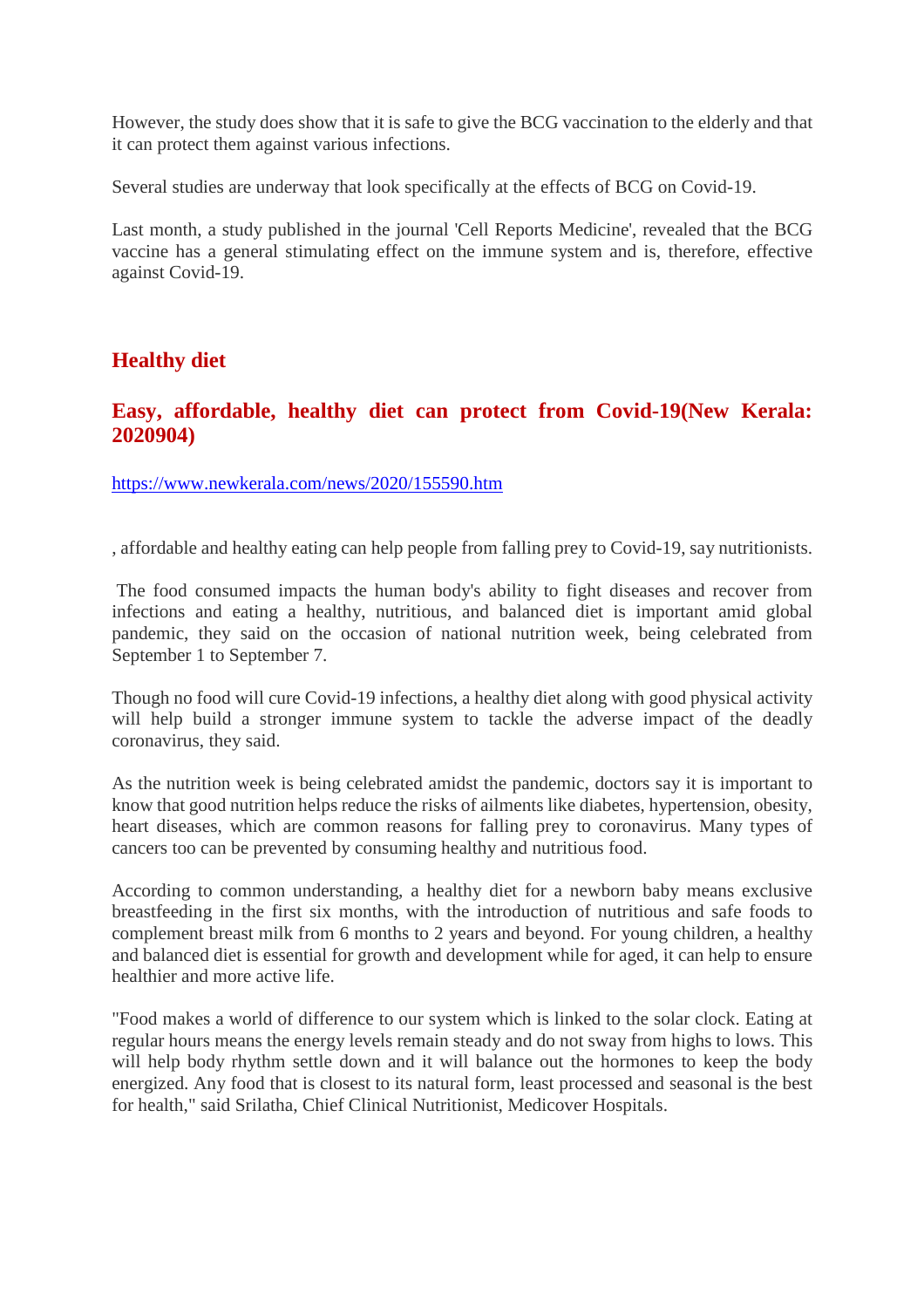"Nutrient-rich food adds health while processed and refined foods add empty calories leaving you without energy and feeling low and can lead to many diseases. Fermented foods add good bacteria that keep the gut healthy and the absorption of nutrients efficient," she said.

One must include adequate amounts of whole grains, pulses, seasonal vegetables, green leafy vegetables, whole fruits, milk and milk products, and to add moderate amounts of non-veg foods focusing on fish and skinless chicken. Whole grains and pulses provide macro nutrients like carbohydrate and proteins. Fruits and vegetables are excellent sources of vitamins, minerals, fibre and antioxidants.

Adding nuts to daily food is a great habit, and it helps strengthen immunity. Nuts and oil seeds add healthy fats, dietary fibre, protein and most importantly, antioxidants, which are known to clean up the free radicals from the system. It is most important to take adequate fluids like water, lemon water, coconut water, buttermilk, homemade soups, pudina pani, zeera pani, and any other non-sugary liquids to stay hydrated. Even a mild dehydration leaves the human body exhausted.

"Like any army fighting an enemy, the immune system needs good, regular nourishment. It is observed that people who do not eat healthy and do not care for immunity are more vulnerable to infectious diseases like Covid-19. Eat right to stay tight, must be the philosophy when it comes to consuming sufficient vitamins, minerals, and other nutrients," said Zeenat Fatima, Nutritionist, Continental Hospitals.

Good nutrition and exercise is crucial for health, particularly in times when the immune system might need to fight back. Limited access to fresh foods may compromise opportunities to continue eating a healthy and varied diet. It can also potentially lead to an increased consumption of highly processed foods, which tend to be high in unhealthy trans fats, cholesterol, sugars, and salt. Nonetheless, even with few and limited ingredients, one can continue eating a diet that supports good health.

#### **Health Care Services (Hindustan: 2020904)**

https://epaper.livehindustan.com/imageview\_292164\_85162344\_4\_1\_04-09- 2020\_0\_i\_1\_sf.html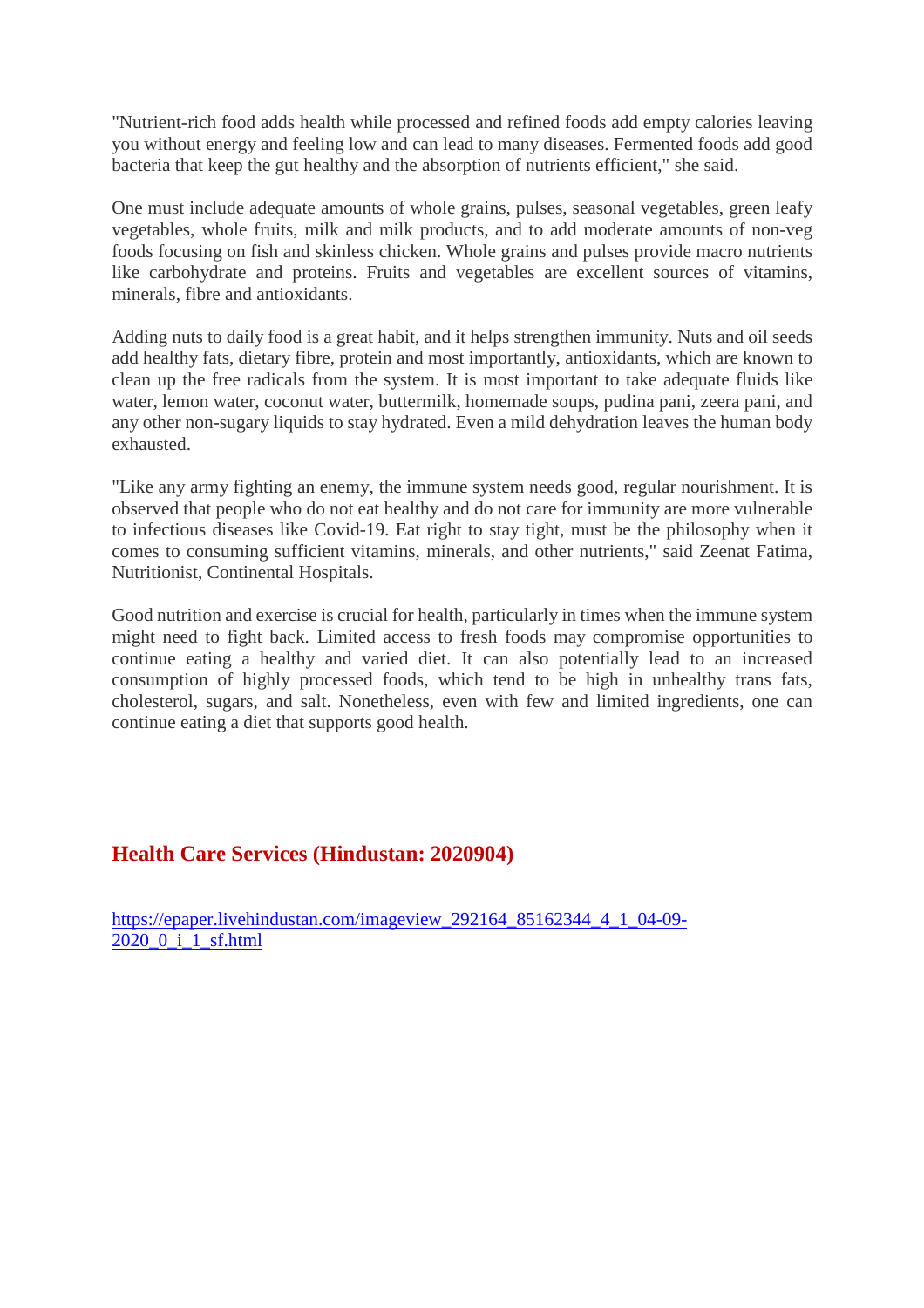## सतर्कता : दिल्ली में बढ़ते मामलों से चिंतित सरकार का फैसला अस्पताल जाने पर कोरोना जांच जरूरी

#### 48 घंटे तक दोबारा टेस्ट से छूट हजार जांच प्रतिदिन करने का दिल्ली सरकार का लक्ष्य से 45 मिनट में मिल जाती है रैपिड एंटीजन जांच रिपोर्ट

#### अनियंत्रित

कोविड इलाज के लिए 10 से 28 अगस्त के बीच भर्ती होने वाले कुल मरीजों में से बाहरी लोगों का औसत ४०% है। रेलवे स्टेशन, बस अड्डों पर जांच कैंप के बावजद मामले बढ रहे हैं।

#### अनदेखी ओपीडी में कोरोना जांच

के दौरान सोशल डिस्टेंसिंग बडी चुनौती साबित हो रही है। कई अस्पतालों में जांच के लिए खडे लोग सोशल डिस्टेंसिंग की अनदेखी कर रहे हैं।

#### तीमारदार डॉक्टर के पास नहीं जाएंगे। असहाय मरीज हुआ तो तीमारदार जांच के बाद जा सकेंगे। टेश में… रिकॉर्ड मामले और जांच

देश में 24 घंटों में सर्वाधिक 83,883 केस मिले हैं। कुल मामलों की संख्या 38 लाख को पार कर गई। एक दिन में रिकॉर्ड 11.70 लाख नमूनों की जांच की गई। वहीं, एक दिन में रिकॉर्ड 68,584 मरीज ठीक हए। > ब्योरा पेज 15

आदेश

अस्पताल पहुंचने पर एक

बार कोरोना जांच के बाद

४८ घंटे तक दोबारा जांच

की जरूरत नहीं होगी।

### नई दिल्ली | **सज्जन चौधरी**

कोरोना के मामले बढते देख दिल्ली सरकार ने सतर्कता बढा दी है। अब राजधानी के नॉन-कोविड अस्पतालों की ओपीडी में आने वाले सभी मरीजों की कोरोना जांच अनिवार्य होगी। सामान्य ओपीडी में पहुंचे मरीजों को भी

रैपिड एंटीजन जांच करानी होगी। दिल्ली के प्रमुख बड़े नॉन-कोविड अस्पतालों में दीन दयाल उपाध्याय अस्पताल में जांच व्यवस्था शुरू हो गई है। वहीं. जग प्रवेशचंद्र समेत अन्य अस्पतालों में भी जल्द जांच शुरू होगी। लक्षण संबंधी सवाल पूछेंगेः ओपीडी में आने वाले मरीजों से एक फॉर्म भरवाया जाएगा, जिसमें उनके लक्षण संबंधी सवाल पूछे जाएंगे। हालांकि. जांच ओपीडी में आने वाले सभी मरीजों की होगी। जिन मरीजों को लक्षण होने के बावजूद एंटीजन टेस्ट नेगेटिव आएगा. उन्हें आरटीपीसीआर जांच के लिए कहा जाएगा।

जगह-जगह कैंप: अधिक से अधिक जांच के लिए विभिन्न डिस्पेंसरियों, अस्पतालों और बाजारों में कैंप लगाए जा रहे हैं।दिल्ली में बुधवार को लगभग 28 हजार जांच की गई थी। ▶ दूसरी लहर नहीं पेज 03

<u>दिल्ली में .. ६५ दिन बाद २७३७ केस </u> दिल्ली में करीब 65 दिन बाद कोरोना के मामले 2700 के आंकडे को पार कर गए। गुरुवार को कुल 2737 मरीजों की पुष्टि हुई। वहीं, एक दिन में 32,885 जांच हुईं जो एक दिन में रिकॉर्ड जांच हैं। ▶ ब्योरा पेज 03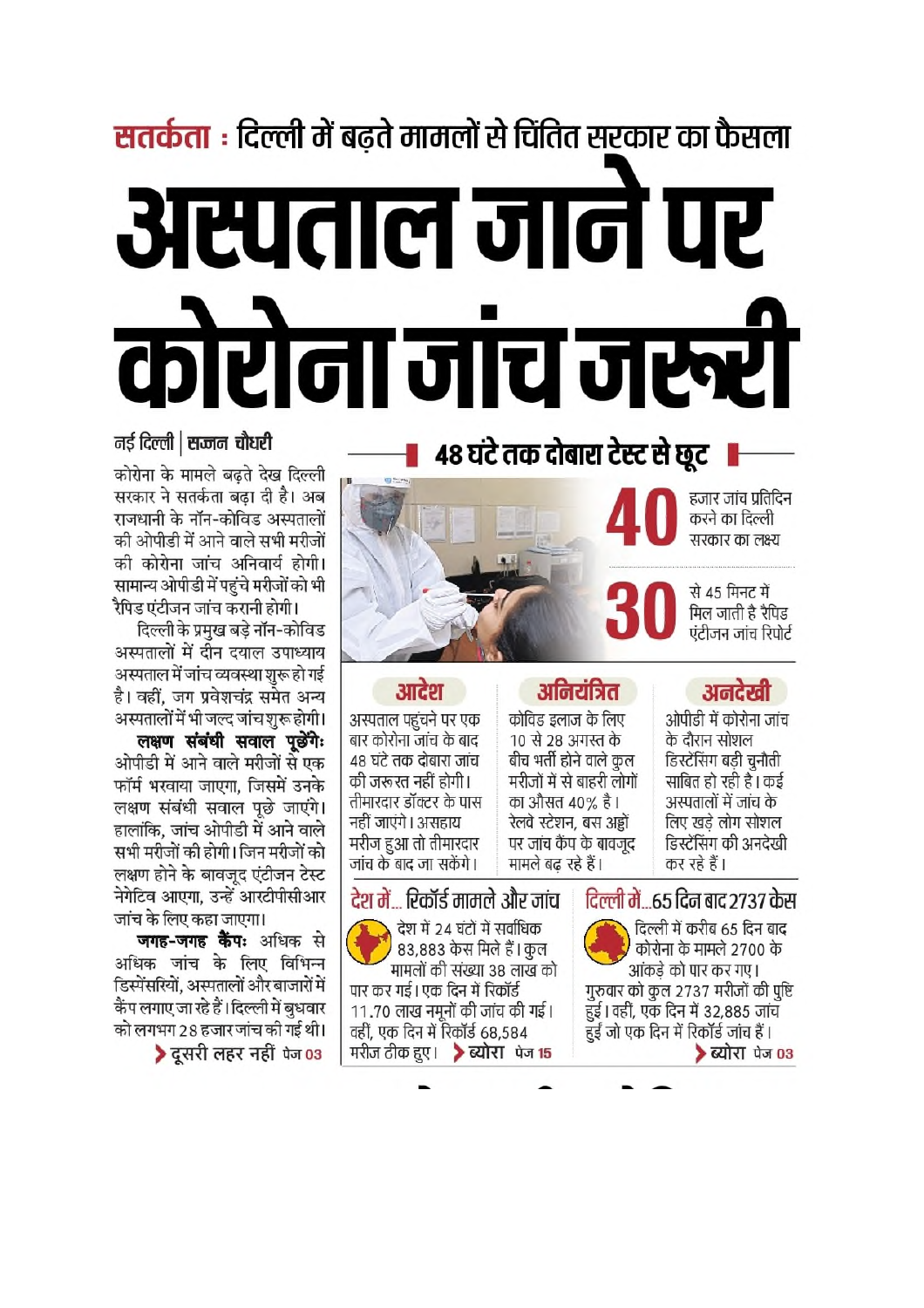#### **Coronavirus (Hindustan: 2020904)**

https://epaper.livehindustan.com/imageview\_292166\_85160502\_4\_1\_04-09-2020\_3\_i\_1\_sf.html